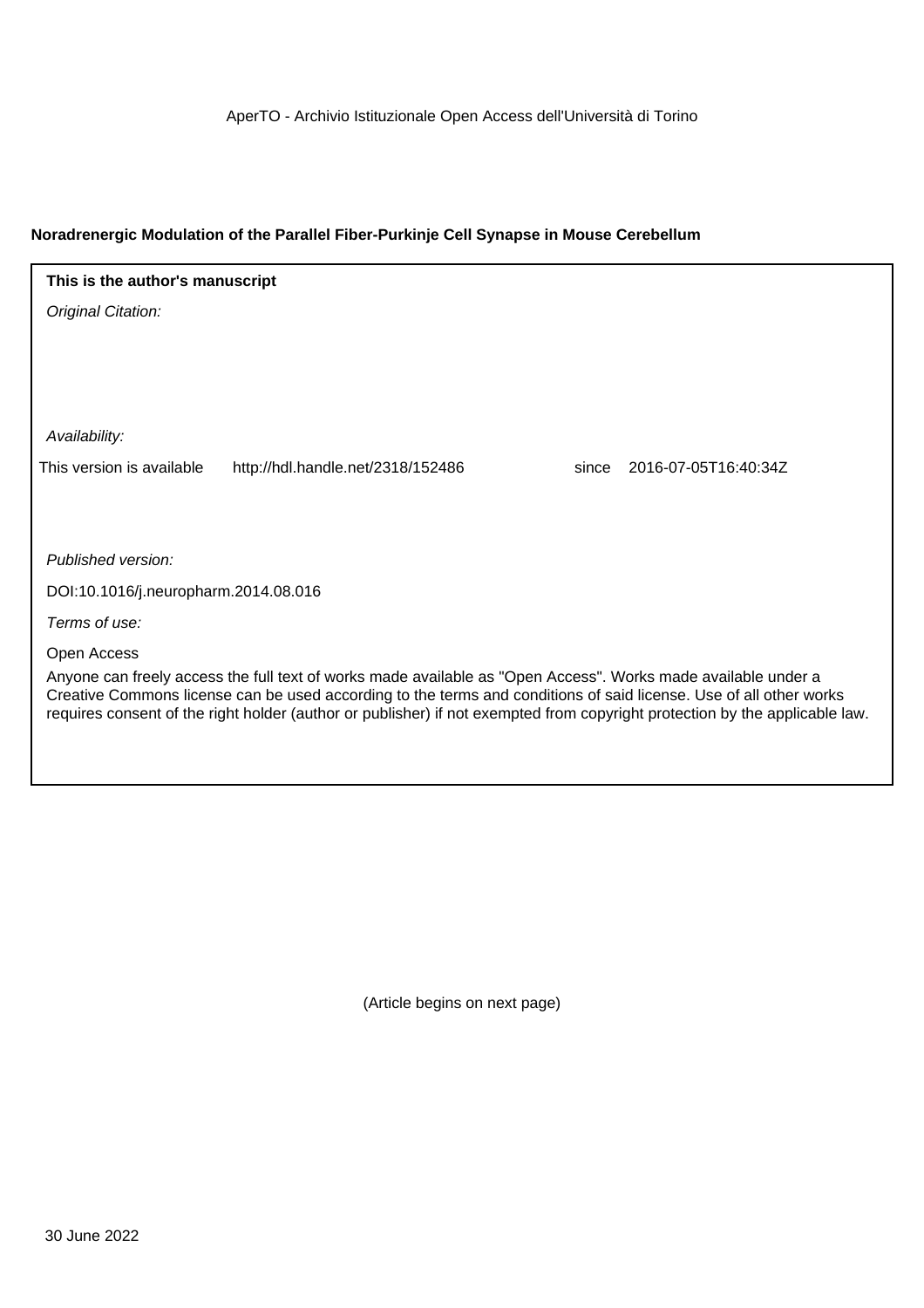# **Noradrenergic modulation of the parallel fiber-Purkinje cell synapse in mouse cerebellum**

# Lippiello Pellegrino<sup>1</sup>, Hoxha Eriola<sup>2,3</sup>, Volpicelli Floriana<sup>1,4</sup>, Lo Duca Giuseppina<sup>2</sup>, Tempia

# **Filippo2,3\* and Miniaci Maria Concetta1**

<sup>1</sup>Dept. of Pharmacy, University of Naples Federico II, Naples, Italy

- <sup>2</sup>Dept. of Neuroscience, University of Torino, Torino, Italy
- 3 Neuroscience Institute Cavalieri Ottolenghi (NICO)

**4** Institute of Genetics and Biophysics "Adriano Buzzati Traverso", CNR, Naples, Italy.

Corresponding author: Filippo Tempia Dept. of Neuroscience University of Torino Corso Raffaello 30, 10125, Torino, Italy e-mail: filippo.tempia@unito.it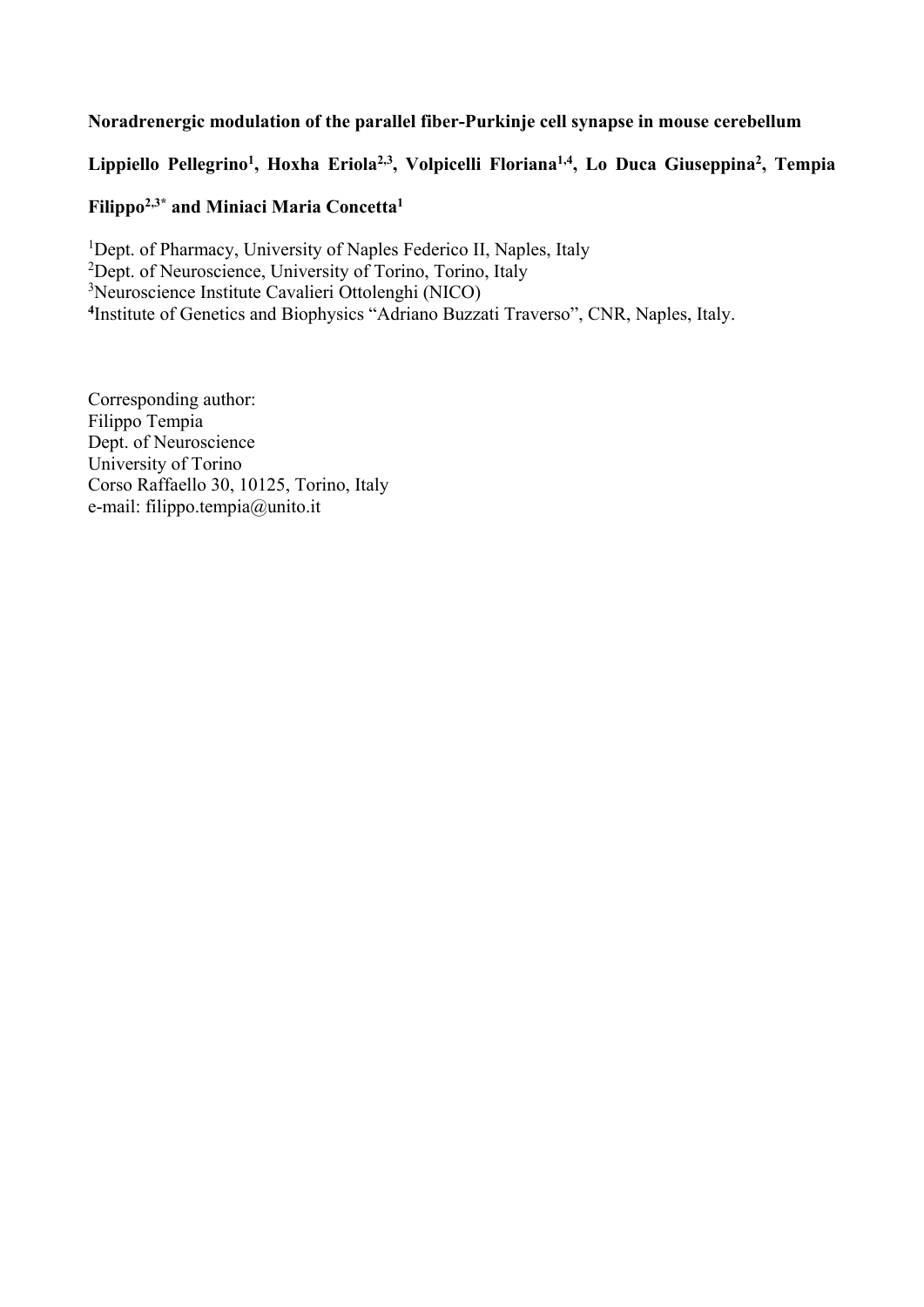## **ABSTRACT**

The signals arriving to Purkinje cells via parallel fibers are essential for all tasks in which the cerebellum is involved, including motor control, learning new motor skills and calibration of reflexes. Since learning also requires the activation of adrenergic receptors, we investigated the effects of adrenergic receptor agonists on the main plastic site of the cerebellar cortex, the parallel fiber-Purkinje cell synapse. Here we show that noradrenaline serves as an endogenous ligand for both  $\alpha_1$ - and  $\alpha_2$ -adrenergic receptors to produce synaptic depression between parallel fibers and Purkinje cells. On the contrary, PF-EPSCs were potentiated by the B-adrenergic receptor agonist isoproterenol. This short-term potentiation was postsynaptically expressed, required protein kinase A, and was mimicked by the  $\beta_2$ -adrenoceptor agonist clenbuterol, suggesting that the  $\beta_2$ adrenoceptors mediate the noradrenergic facilitation of synaptic transmission between parallel fibers and Purkinie cells. Moreover, B-adrenoceptor activation lowered the threshold for cerebellar long-term potentiation induced by 1 Hz parallel fiber stimulation. The presence of both  $\alpha$  and  $\beta$ adrenergic receptors on Purkinje cells suggests the existence of bidirectional mechanisms of regulation allowing the noradrenergic afferents to refine the signals arriving to Purkinje cells at particular arousal states or during learning.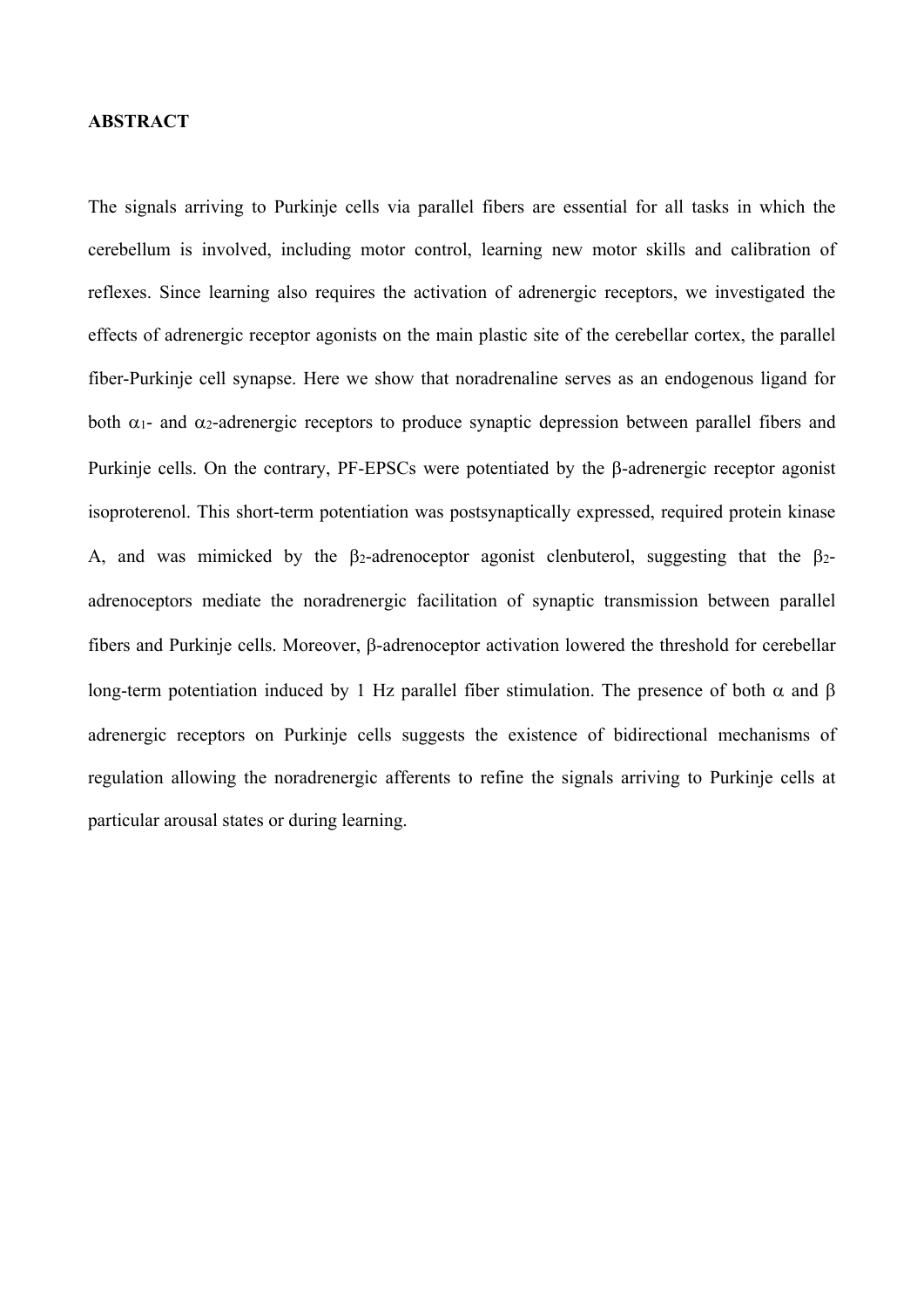## **ABBREVIATIONS**

 $\alpha$ –ARs: alpha adrenergic receptors -ARs: beta adrenergic receptors CF-EPSCs: excitatory postsynaptic currents evoked by climbing fiber stimulation EPSCs: excitatory postsynaptic currents ISO: isoproterenol LTD: long-term depression LTP: long-term potentiation NA: noradrenaline PC: Purkinje cell PF: parallel fiber

PF-EPSCs: excitatory postsynaptic currents evoked by parallel fiber stimulation

## **INTRODUCTION**

The activity of Purkinje cells (PC) is under the control of two types of glutamatergic fibers: the parallel fibers (PF) rising from the granule cells of the cerebellar cortex and the climbing fibers (CF) rising from neurons of the inferior olive in the brainstem. Besides these two major excitatory projections, the cerebellum receives a rich noradrenergic innervation that originates in the locus coeruleus (LC) and distributes to all parts of the cerebellar cortex and deep cerebellar nuclei (Bloom et al., 1971; Olson and Fuxe, 1971; Abbot and Sotelo, 2000; Schweighofer et al., 2004). Because of this widespread projection, noradrenaline (NA) is considered to modulate the neural circuits implicated in cerebellar dependent learning and memory (Bickford, 1993; Naka et al., 2002; Cartford et al., 2004). The involvement of NA in memory consolidation has been observed in several cerebellar dependent paradigms. For example, selective depletion of NA has been shown to suppress the adaptation of the vestibule-spinal and vestibule-ocular reflexes (Keller and Smith, 1983; Pompeiano, 1998). Lesion of the LC impairs the acquisition and performance of specific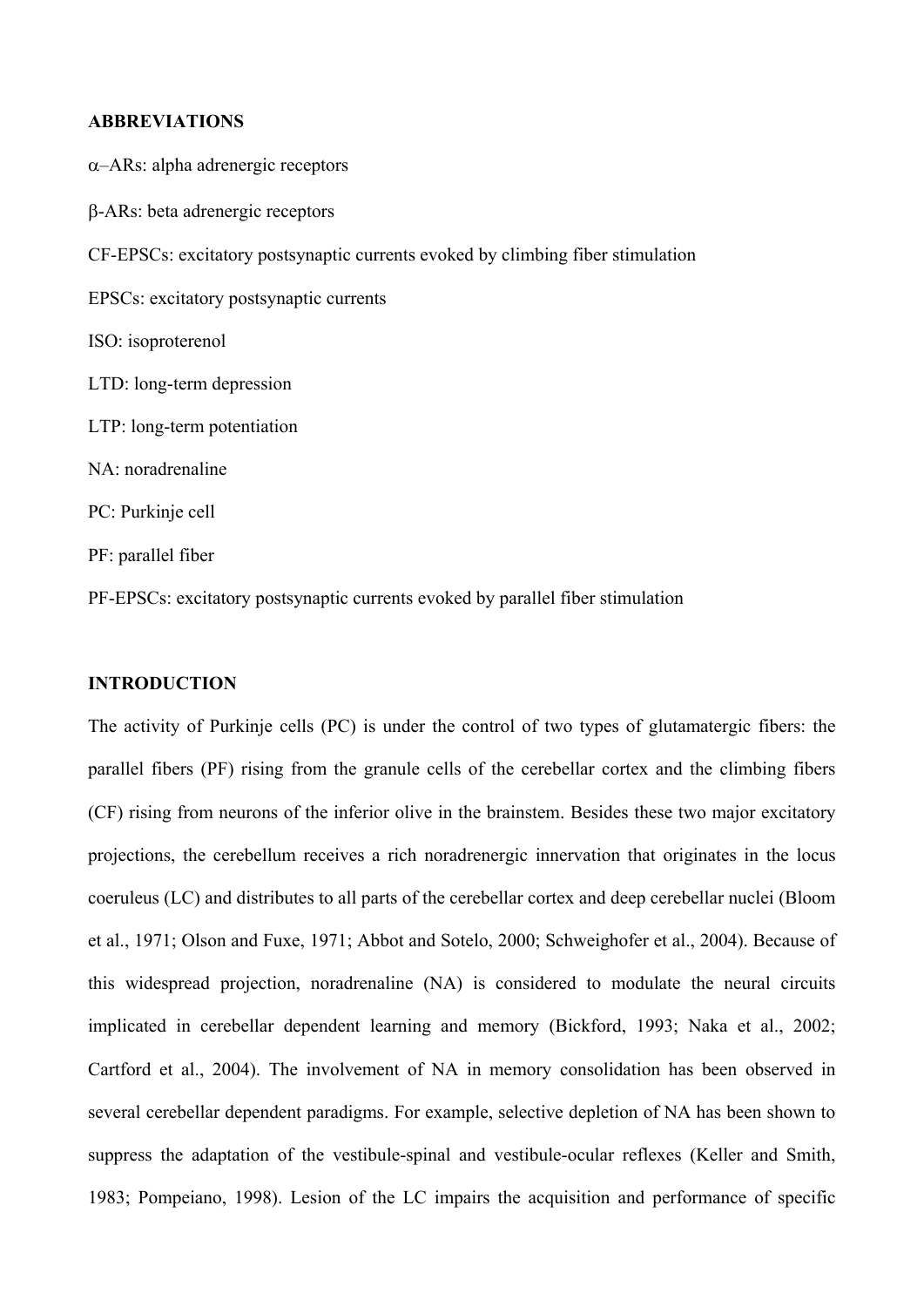locomotor tasks (Watson and McElligot, 1984; Bickford et al, 1992). Furthermore, blockade of postsynaptic β-adrenergic receptors ( $\beta$ -ARs) through systemic administration of propranolol alters the acquisition of the eyeblink conditioning in both rabbit and rat (Gould 1998; Cartford et al, 2002). At the cellular level, NA applied iontophoretically or via activation of the locus coeruleus induces depression of spontaneous discharges in Purkinje cells and potentiation of GABAergic transmission at basket cells - PC inhibitory synapses (Hoffer et al., 1971; Moises and Woodward, 1980; Mitoma and Konishi 1999; Kondo and Marty 1998; Saitow et al. 2000). These inhibitory responses are mediated by  $\beta$ -AR-induced enhancement of GABA release from molecular layer interneurons, thereby increasing the inhibitory tone on PCs (Lin et al. 1991; Llano and Gerschenfeld 1993).

Concerning the noradrenergic effect on the excitatory transmission, early reports indicated that  $\beta$ -AR activation facilitates the excitatory response to microiontophoretically applied glutamate in cultured embryonic chick Purkinje cells (Mori-Okamoto and Tatsuno, 1988; Mori-Okamoto et al., 1991). However, recent studies indicate that NA has an inhibitory effect on CF-PC synapse, acting presynaptically (on  $\alpha_2$ -ARs) to decrease the glutamate release at CF (Carey and Regehr, 2009). Whether NA plays any modulatory role on PF-PC synapse is still unclear. According to some authors, NA does not have any effect on PF-PC synapse whereas others have reported an inhibitory action of NA, mediated by  $\alpha_2$ -ARs, on the field potential evoked by PF stimulation (Mitoma and Konishi; 1999; Zhou et al., 2003; Carey and Regehr, 2009).

Thus, the aim of our study was to reveal (i) whether ARs are involved in the short-term control of the efficacy of the parallel fiber-Purkinje cell synapse and (ii) whether such a modification of synaptic transmission also occurs with the endogenous agonist noradrenaline. The results presented here show that activation of  $\beta$ 2-ARs by an exogenous agonist enhances the strength of the PF-PC synapse. Moreover, when NA is applied exogenously, the  $\beta$ 2-AR-mediated potentiation is masked by the inhibitory effect mediated by  $\alpha$ -ARs. These two opposing effects of ARs may serve to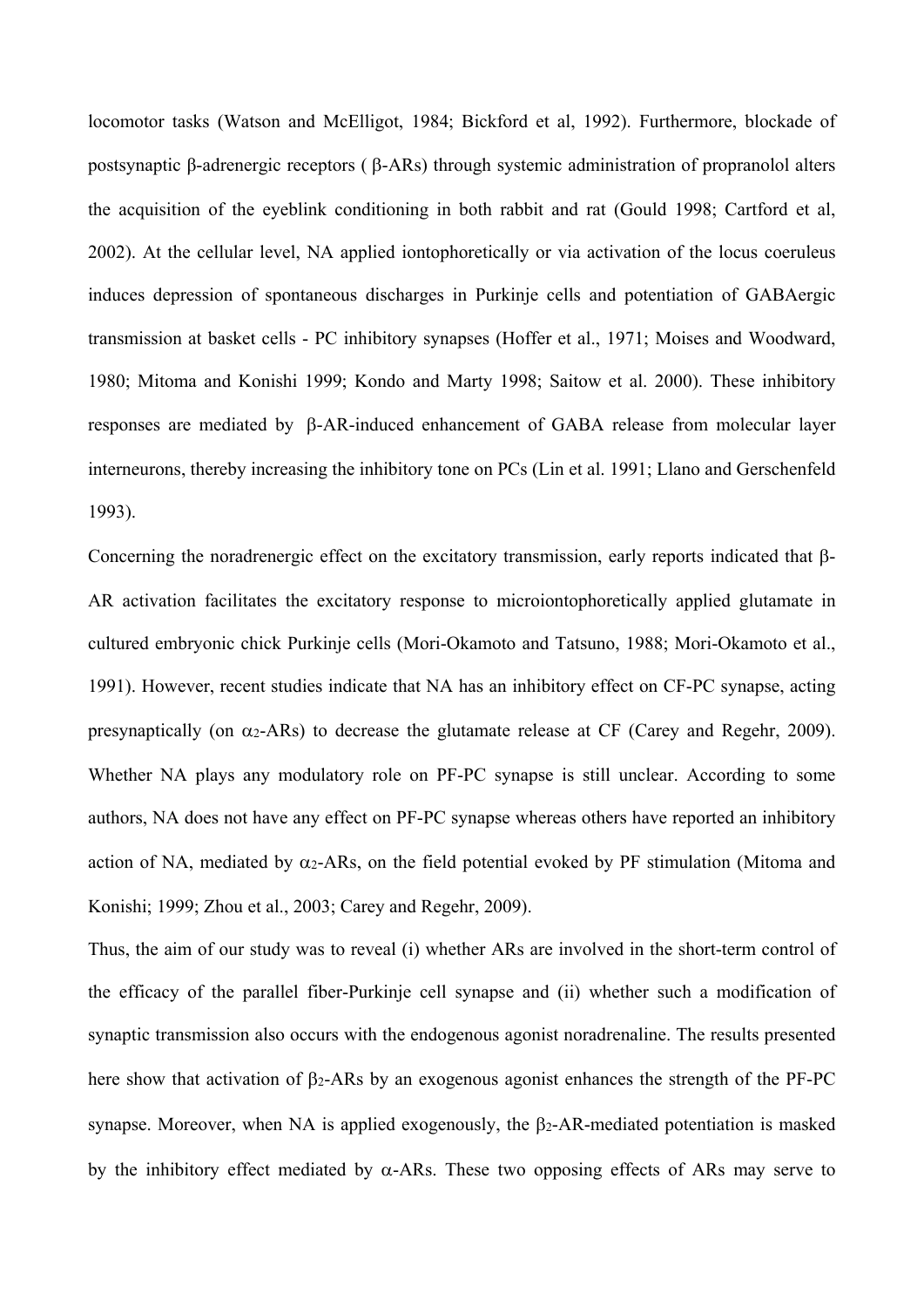decrease the background activity of PCs and enhance the effect of excitatory signals arriving via PF thus shaping both the dynamic and plastic properties of the intrinsic circuitry of the cerebellar cortex.

#### **MATERIALS AND METHODS**

## **Slice preparations**

Experiments were performed on parasagittal slices prepared from the cerebellar vermis of CD-1 mice of either sex, 10-24 days old, as previously described (Tempia et al., 1998). Experiments were approved by the University Bioethical Committee of the University of Naples. Each animal was anaesthetized with isoflurane, USP (Abbott Laboratories, Illinois, USA) and decapitated. The cerebellar vermis was removed and rapidly immersed in ice-cold extracellular saline solution containing (mM): 125 NaCl, 2.5 KCl, 2 CaCl2, 1 MgCl2, 1.25 NaH2PO4, 26 NaHCO3, 20 glucose and the pH was maintained at 7.4 by bubbling with  $95\%$  O2 –  $5\%$  CO2. Parasagittal cerebellar slices (200 μm thickness) were obtained using a vibratome (Vibroslice 752, Campden Instruments, Loughborough, UK) and kept for 30 minutes at 35 °C and then at room temperature.

## **Electrophysiology**

After a recovery period of at least 1 hr, an individual slice was transferred to a recording chamber and continuously perfused at room temperature  $(25 \degree C)$  at a rate of 1.5 ml/min with the saline solution saturated with the 95%  $O_2 - 5\%$  CO<sub>2</sub>. The Purkinje cell soma was visually identified using a 40x water-immersion objective of an upright microscope (BX50WI, Olympus, Japan) and its upper surface was cleaned by a sodalime glass pipette (tip diameter 10–15 μm, filled with the extracellular saline solution). The same pipette was then placed in the molecular layer to evoke synaptic responses by delivering current pulses. Pipettes of borosilicate glass, with a tip diameter of 2–3 μm and a resistance between 2.0 and 3 MΩ, were used for patch-clamp recording. The intracellular solution had the following composition (mM): 130 potassium gluconate, 8 KCl, 2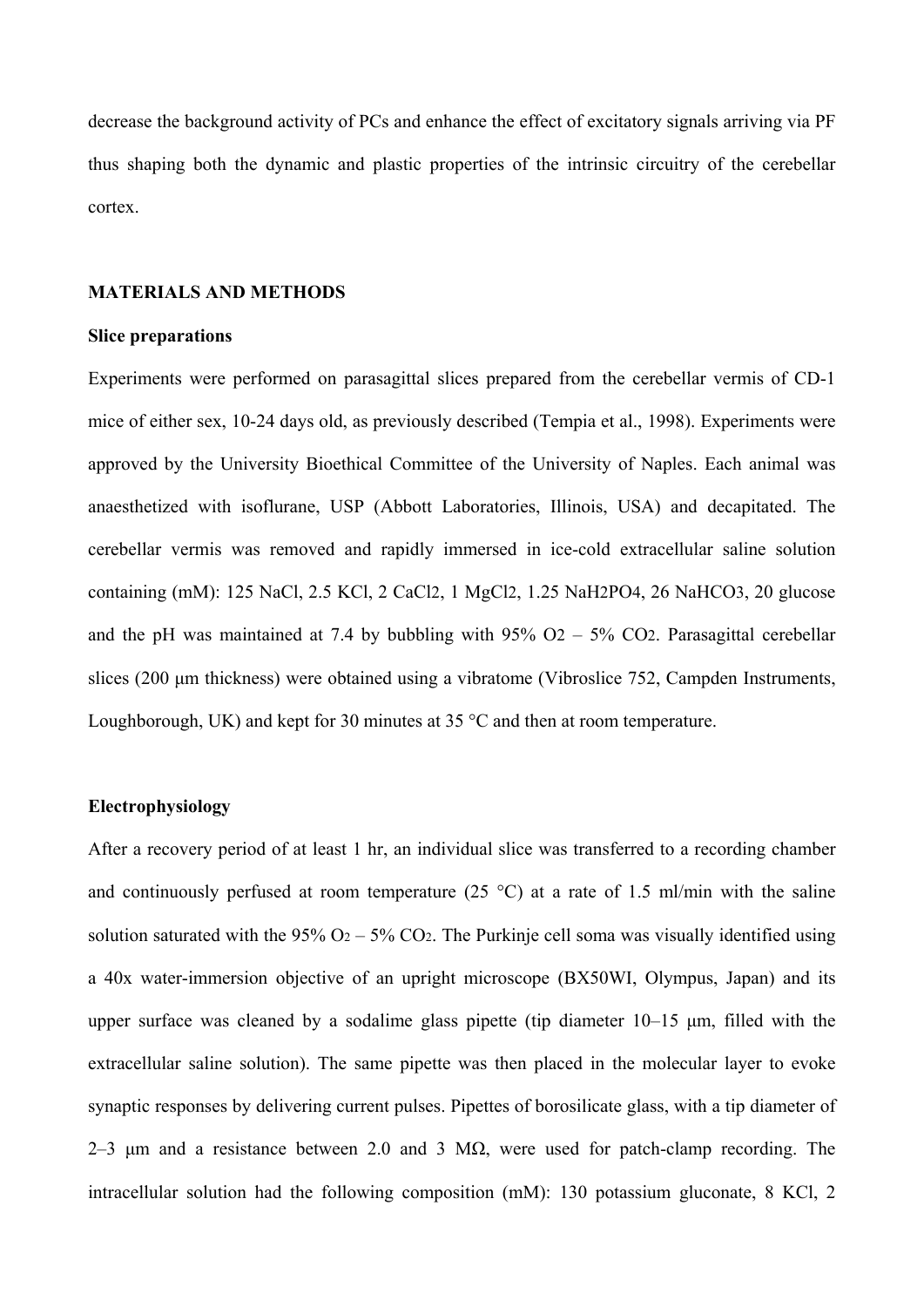MgCl2, 10 HEPES, 4 Na2ATP, 0.4 Na3GTP, 10 EGTA; the pH was adjusted to 7.3 with KOH. All recordings were performed at room temperature (22–25 °C) in whole-cell configuration, using an EPC-8 patch-clamp amplifier (HEKA Elektronik, Lambrecht/Pfalz, Germany). Voltage-clamp recordings were accepted only if the series resistance was less than 10 MΩ. The holding potential was set at –60 mV. Data were filtered at 3 kHz and digitized at 10 kHz using the filter and analog/digital converter of the amplifier. Digitized data were stored on computer disk using the Pulse software (HEKA Elektronik). Parallel fibers were stimulated every 20 seconds by an isolated stimulator (A/M Systems, Carlsborg, WA, USA) with a paired pulse protocol with 100 ms of interpulse interval. Data were analyzed by the commercial program Igor Pro (Wavemetrics, Lake Oswego, OR, USA). Drugs were bath applied by switching perfusion lines without altering the perfusion rate. The measured delay to reach the recording chamber was 90 s. In all analyses the time 0 of drug application was indicated as the time at which the drug reached the chamber. During recording the extracellular saline solution always contained gabazine (20 μM). In each Purkinje cell recording, only one adrenergic drug was applied and, to avoid interference of previous applications, at the end of the experiment the treated slice was discarded. Noradrenaline, clenbuterol, isoproterenol, atenolol and ICI-118,551 hydrochloride were purchased from Sigma-Aldrich (Milan, Italy); UK14,304, phenylephrine hydrochloride and gabazine were purchased from Abcam (Cambrige, UK). Prazosin hydrochloride, yohimbine hydrochloride and H89 hydrochloride were from Tocris Bioscience (Bristol, UK).

## **Immunohistochemistry**

Postnatal mice were perfused-fixed through the heart with 4% paraformaldehyde in phosphatebuffered saline (PBS). The cerebellum was dissected, postfixed and cryoprotected (for 24 h at 4°C in 4% paraformaldehyde in PBS, pH 7. 4 and for 24 h at 4°C in PBS containing 30% sucrose). Tissues were embedded in O. C. T compound (Bio-Optica, Milan, Italy), cut on a cryostat and processed. Sagittal cerebellar slices (50 μm thickness) were permeabilized for 5 min in PBS-T (PBS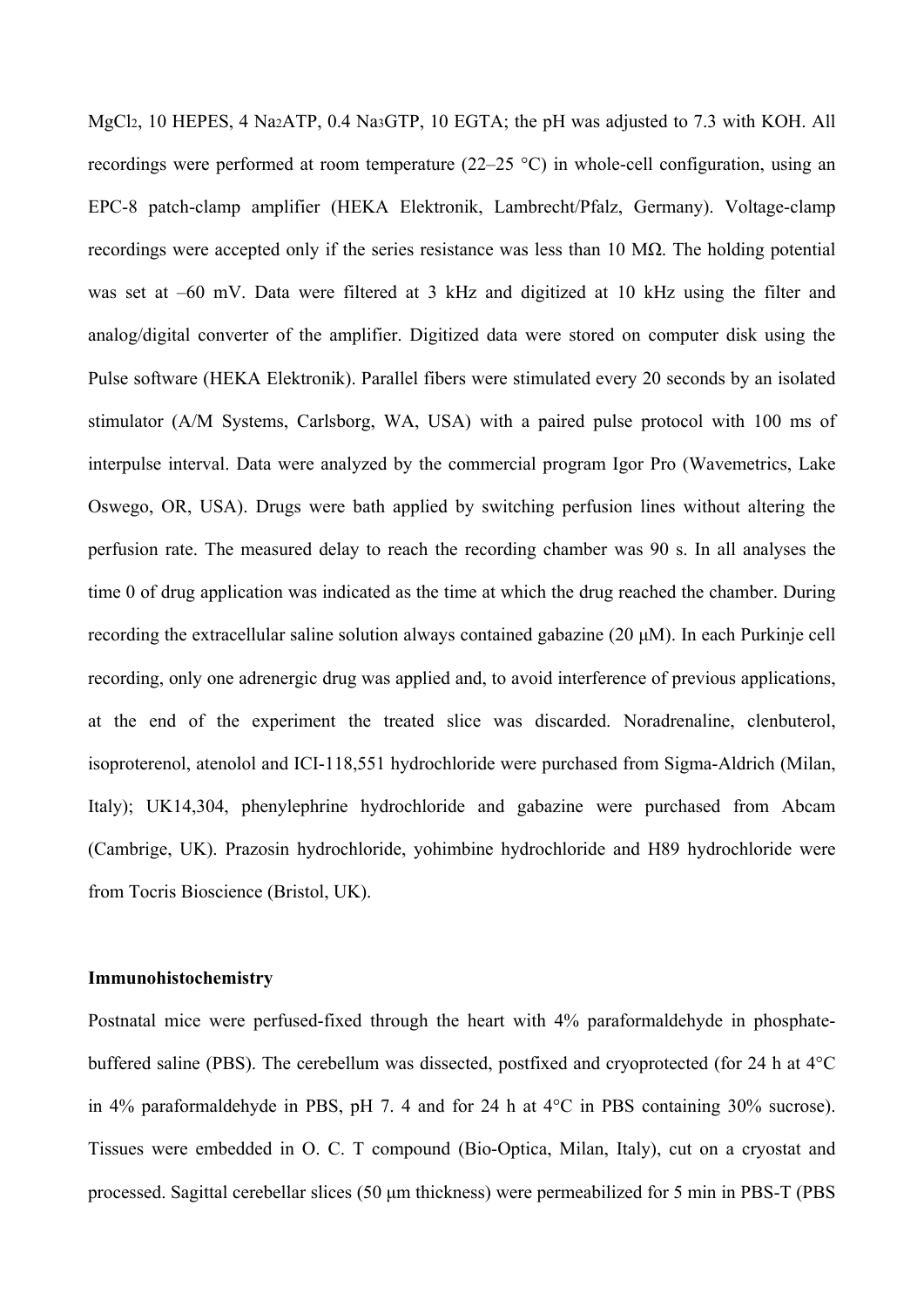containing 0.1% tween) and then blocked with PBS-T and 10% normal goat serum (blocking solution) for 1 hr at RT. The slides were incubated for 48 h at 4°C with the primary antibodies (antirabbit β2 adrenergic receptor, 1:400, Novus Biological, Milan, Italy; anti-mouse calbindin 1:700, Sigma Aldrich, Milan, Italy) diluted in blocking solution. After rinsing with PBS-T for 3 times, the fluorescent-labeled secondary antibodies (Alexa 488 anti-rabbit, 1:400, Invitrogen; Alexa 594 antimouse, 1:400, Invitrogen, Life Technologies, Milan, Italy) diluted in blocking solution were added. Control slides were incubated in the same solutions without primary antibodies and subsequently processed as above. Images were acquired with Leica microscope (Leica DM6000B).

## **2.4 Statistics**

Data analysis was performed with Excel (Microsoft) and IGOR Pro (WaveMetrics). All average results are reported as mean  $\pm$  standard error (SE) for n different cells. For each cell, all single EPSC events were measured. For drug applications, the control and effect values are the mean of 10 EPSCs respectively immediately before the arrival of the drug in the chamber, and at 5 minutes of drug perfusion. Statistics compared the mean baseline values obtained prior to drug application to the responses at 5 minutes of drug application, and included all cells that showed a stable baseline response. The response was then normalized to the baseline pre-drug average to give a percent change relative to the baseline response. Statistical significance was assessed using two-tailed, paired or unpaired, Student's t-test as appropriate.

#### **RESULTS**

## **Activation of -ARs enhances the amplitude of the EPSC evoked by PF stimulation**

To determine whether the activation of  $\beta$ -ARs plays a role in modulation of the PF-PC synapse, we first examined the effect of isoproterenol (ISO), a non selective  $\beta$ -AR agonist, on the excitatory postsynaptic currents (EPSCs) evoked by parallel fiber stimulation. Since previous studies have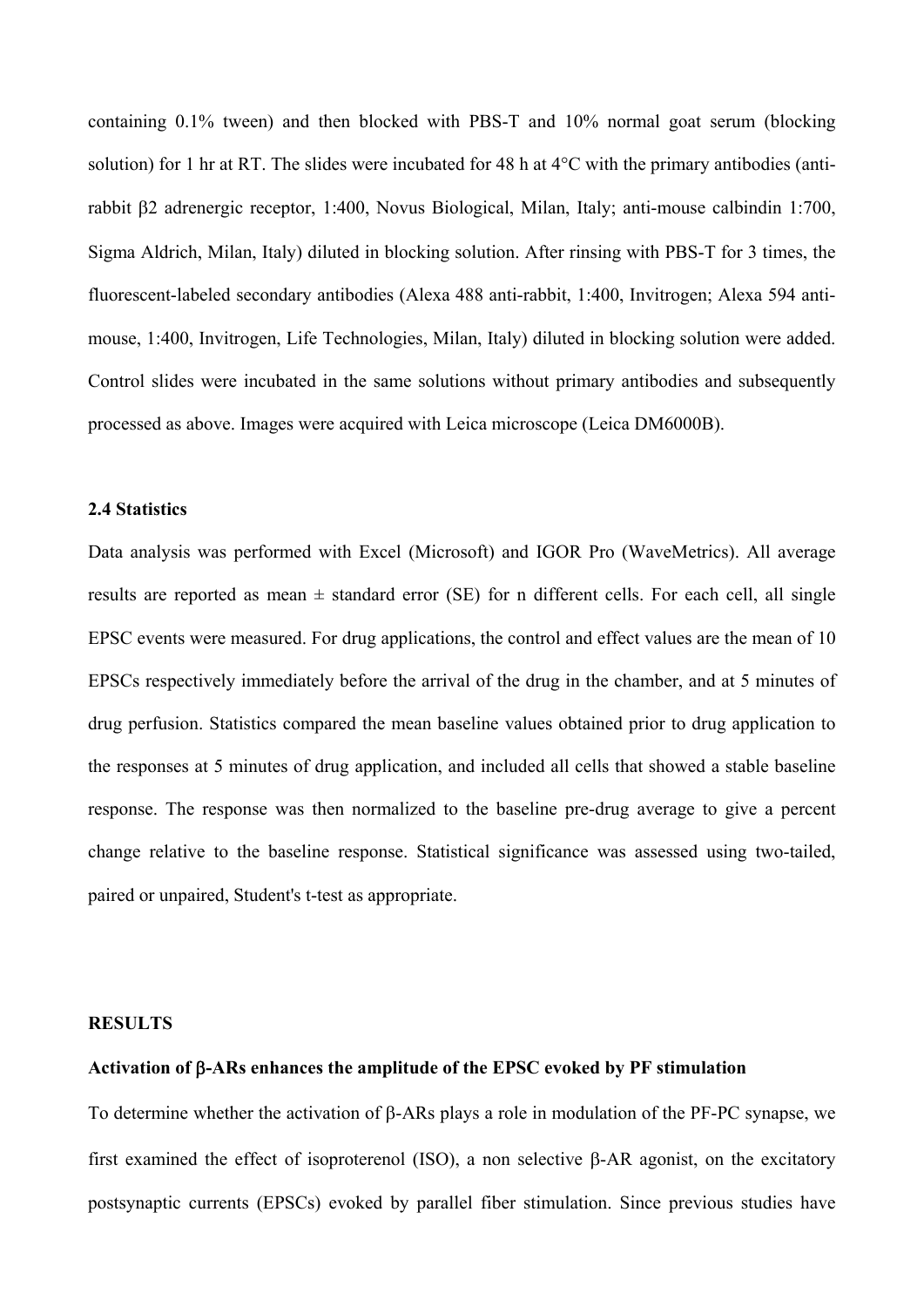shown that these receptors enhance GABAergic activity impinging on PC, PF-EPSCs were evoked under specific experimental conditions that eliminated any possible contamination by GABAergic interneurons (Llano and Gerschenfeld, 1993; Mitoma and Konishi, 1999). Toward that end, we blocked GABA<sub>A</sub> receptors with gabazine (20  $\mu$ M) and also adjusted the intracellular solution so that Cl was close to the equilibrium potential at the holding voltage of -60 mV. PF-EPSCs were evoked by placing a stimulating electrode in the molecular layer and these were distinguished from the synaptic response due to climbing fiber activation (CF-EPSCs) using the following two criteria: (i) the PF-EPSC amplitude could be finely graded by changing the strength of the stimulation, whereas the CF-EPSCs were "all or none"; (ii) with a paired pulse stimulation protocol (100 ms interpulse interval), the second PF-EPSC showed facilitation (paired pulse facilitation: PPF), while the second CF-EPSC showed depression (Perkel et al., 1990; Konnerth et al., 1990). The paired pulse stimulation to PFs was delivered every 20 seconds to avoid possible use-dependent plasticity. Under these conditions, bath application of ISO  $(1 \mu M)$  significantly increased the evoked excitatory currents by  $82\%$  ( $\pm 17$ , n = 12 p<0.05; Fig. 1A, B, C and D) and returned to the original value after the wash out of ISO. To determine whether the potentiation of EPSCs induced by ISO was pre-or post synaptic in nature, we examined the effect of ISO on PPF. It is assumed that the potentiation is mediated by a presynatic mechanism when it is associated with a decrease in PPF (Manabe et al., 1993). By contrast, a postsynaptic mechanism is most likely involved when the PPF remains unaltered. As shown in Fig. 1C, application of ISO did not induce any significant change in PPF suggesting a postsynaptic locus of potentiation.

#### **Receptor subtype involved in the ISO-induced enhancement of PF-PC synaptic transmission**

To identify the subtype of  $\beta$ -adrenergic receptor involved in the response to ISO, we tested the effect of selective antagonists to  $\beta_1$  and  $\beta_2$ -ARs. Atenolol (1  $\mu$ M), a  $\beta_1$ -AR antagonist, did not inhibit the increase in PF-EPSC observed in the presence of ISO ( $n = 6$ ,  $p < 0.001$  vs control;  $p=0.87$ vs ISO; Fig. 2A, B and G), whereas the  $\beta$ -adrenergic receptor blocker ICI-118,551 (1  $\mu$ M, n = 4)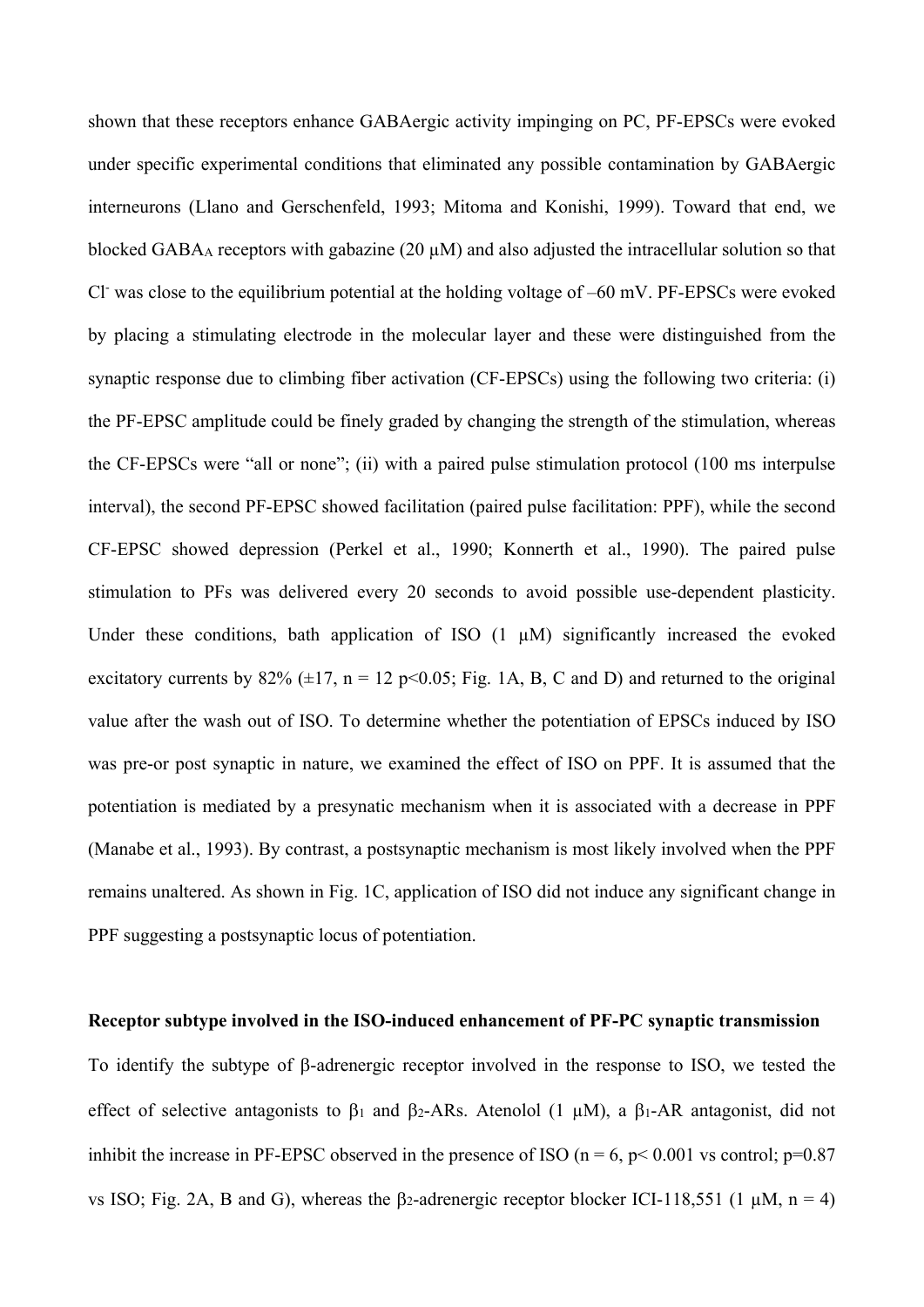blocked the ISO-mediated potentiation ( $p = 0.16$  vs control;  $p \le 0.05$  vs ISO; Fig. 2C, D and G), suggesting that  $\beta_2$ -ARs are required for isoproterenol-dependent potentiation of PF-PC synapse. Together the above findings led us to examine the effect of a selective  $\beta$ 2-AR agonist, clenbuterol, on PF-EPSC. As shown in Fig. 2E, F, and G, clenbuterol (10 µM) treatment induced a transient increase of the PF-EPSC amplitude of 51% ( $\pm$ 21, n = 5, p<0.05 vs control; p = 0.35 vs ISO) without altering the PPF (Fig. 2H).

## **Localization of 2-adrenoreceptors in the mouse cerebellum**

In order to reveal the cellular distribution of  $\beta_2$ -ARs, we performed immunofluorescent labeling of  $β<sub>2</sub>$ -adrenoceptors in cerebellar slices. As shown in Fig. 3,  $β<sub>2</sub>$ -adrenoceptor protein expression was high in Purkinje cell bodies, where it colocalized with calbindin, a commonly used marker for Purkinje cells. A strong immunolabelling was also seen in molecular layer, consistent with a localization at Purkinje cell dendrites.

# **The ISO-induced facilitation of PF-PC synaptic transmission is mediated by a protein kinase A-dependent pathway**

 $β$ -adrenergic receptors are traditionally coupled to the stimulatory G protein  $(G<sub>s</sub>)$ , which activates c-AMP and protein kinase A (PKA). PKA then engages a variety of signaling pathways that are responsible of cellular responses, including gene transcription and ion channel activity (Skalhegg and Tasken, 2000; Taylor et al., 2012). In cerebellar GABAergic interneurons, NA has been shown to activate PKA-dependent pathways resulting in the facilitation of inhibitory transmission between interneurons and PC (Mitoma and Konishi, 1999). We therefore examined the possibility that the ISO-induced enhancement of PF-EPSCs was mediated by PKA. As shown in Fig. 4, the facilitatory action of ISO on the PF-EPSCs was prevented by treatment with the protein kinase inhibitor, H89 (5  $\mu$ M, n = 5, p = n.s. vs control). To determine whether the activation of postsynaptic PKA was necessary for the expression of  $\beta$ -AR mediated potentiation, we infused via the patch pipette PKI6–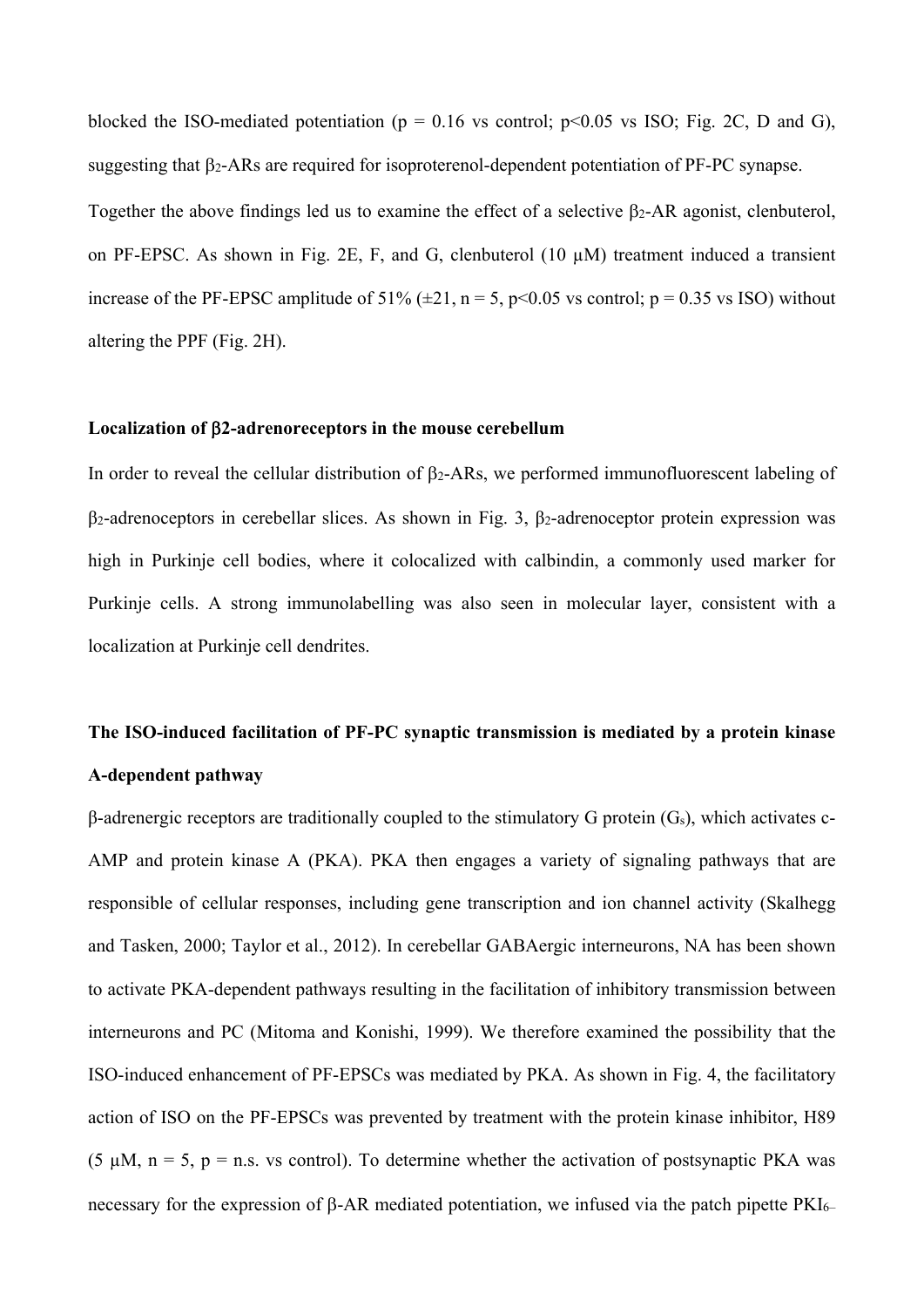$22$  (40 μM) a membrane impermeable PKA inhibitor, into Purkinje cells. In the presence of PKI<sub>6–22</sub>, ISO had no effect on PF-EPSC amplitude (Fig. 4C, D and E;  $n = 7$ ;  $p = n.s$ .). This suggests that ISO stimulates adenylate cyclase and activates PKA-dependent pathways in Purkinje cells, that are likely responsible for the facilitation of excitatory transmission between PF and PC.

## **Isoproterenol facilitates the long-lasting potentiation of PF-PC synaptic response**

Studies *in vivo* and *in vitro* suggest that NA has modulatory effects on synaptic plasticity in different brain areas including hippocampus, amygdala, cerebral cortex and cerebellum (Bear et al., 1986; Izumi and Zorumski, 1999; Mitoma and Konishi, 1999; Carey and Regehr, 2009; Holloway-Erickson et al., 2012; Zhou et al., 2013). In particular, β-AR activation has been shown to reduce the threshold for the induction of long-term potentiation (LTP) in the hippocampus, a brain structure critically involved in memory formation (Straube et al. 2003; Gelinas and Nguyen 2005). To determine whether β-AR stimulation can promote long-term synaptic plasticity of PF-PC synaptic response, we examined if ISO application was able to induce LTP at a train stimulus that was below threshold for LTP, i.e. 1 Hz for 2.5 min (Wang et al., 2014). Consistent with previous work (Lev-Ram et al., 2002), 1 Hz stimulation for 2.5 min failed to induce PF-LTP ( $n = 7$ ; Fig. 5A). In contrast, application of ISO  $(1 \mu M)$  overlapping this weak stimulation was able to potentiate PF-EPSCs (to  $127\% \pm 7$  of baseline at t 40 min, n = 5, p<0.01 compared with baseline; Fig. 5B and C). Neither weak stimulation alone nor conjunction with ISO changed the PPF ratio (Fig. 5D).

## **Noradrenaline depresses the EPSC evoked by PF stimulation**

NA, which represents the physiological neurotransmitter released by noradrenergic fibers, can modulate the PF-PC synapse by acting through both  $\alpha$ -and  $\beta$ -ARs. However, it has been shown that the recruitment of these two classes of receptors can induce opposite effects on PC firing which depends on the concentration of NA in the bath (Basile and Dunwiddie, 1984). Specifically, it has been reported that NA can increase the spontaneous activity of PCs when applied at lower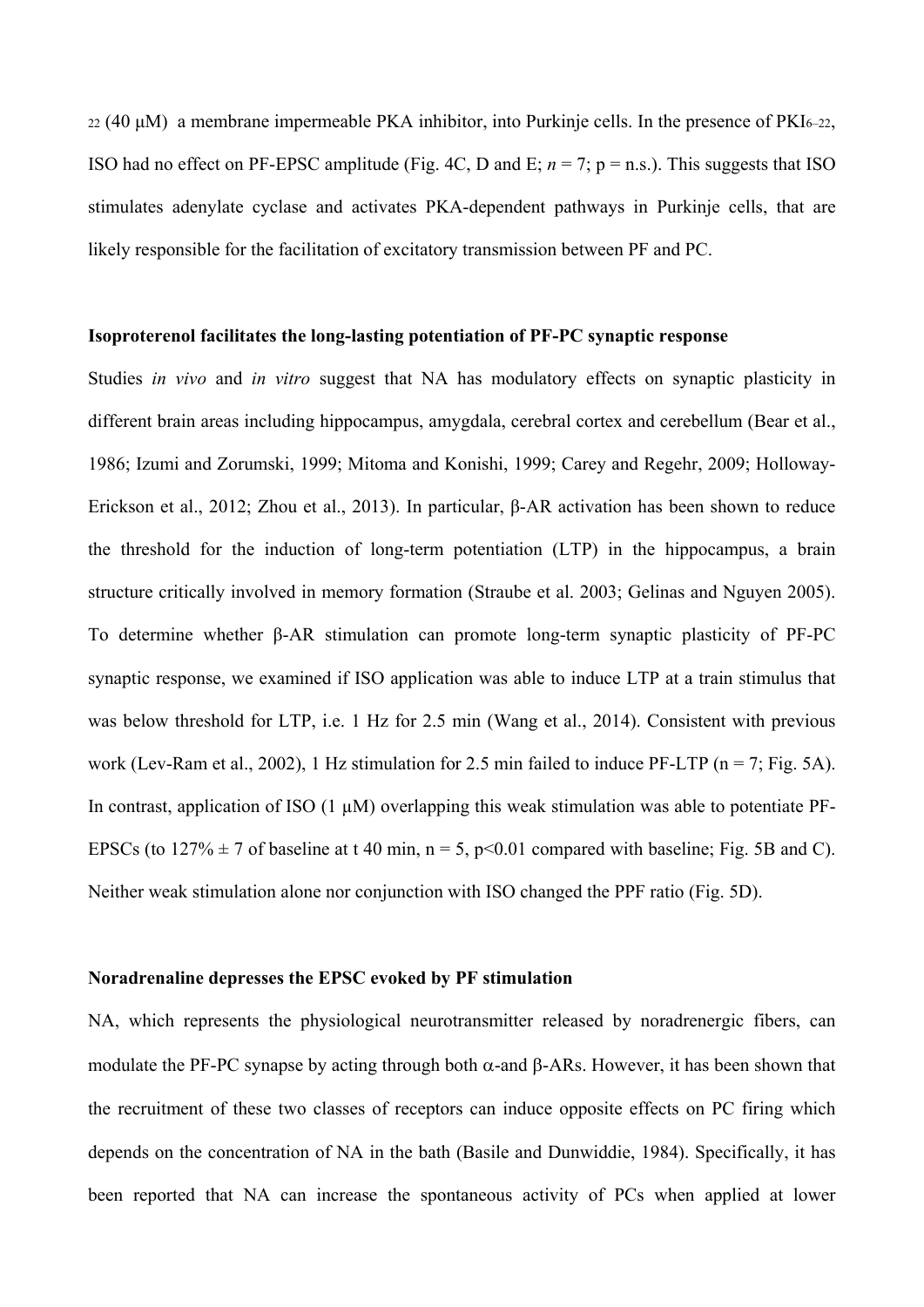concentration and decreases this activity when given at higher concentrations. These excitatory and inhibitory effects were linked to activation of  $\alpha$ -and B-ARs, respectively. To assess whether a similar mechanism is involved in the modulation of PF-PC synaptic transmission, we tested the PF-EPSCs amplitude in the presence of NA at concentrations ranging from 0.1 to 100 µM. To avoid any possible contamination between repeated NA applications, we performed only one NA application in each cell. NA treatment, at concentrations between 0.3 and 100 µM, produced a significant depression of the PF-EPSC, that did not recover following NA washout. This effect is summarized in the dose-response curve illustrated in Fig. 6D obtained from 24 cells and fitted with the Hill equation (EC<sub>50</sub> = 0.46  $\mu$ M and slope coefficient = 1.43). The maximum inhibition of the PF-EPSC amplitude was observed at 10  $\mu$ M corresponding to a decrease in EPSCs of 34.0% ( $\pm$ 5.5,  $n = 6$ ,  $p \le 0.05$ ; Fig. 6B and D). At this concentration (as was the case with the other effective concentrations) NA did not significantly alter the paired pulse facilitation ratio  $(4.0\% \pm 10.9$ increase,  $n = 6$ ;  $p = n.s$ ; Fig. 6C).

## **2-AR agonists depress the EPSC evoked by PF stimulation**

The above results not only indicate that NA has a predominantly inhibitory effect on the PF-PC synapse but also suggest that the  $\alpha$ -ARs are the main candidates responsible for this depression. Since both  $\alpha_1$  and  $\alpha_2$ -receptors have been shown to be expressed in mouse cerebellum, predominantly in Purkinje cells and the molecular layers (Papay et al., 2004 and 2006; Hirono et al., 2008), we performed experiments in which noradrenaline was applied in the presence of either an  $\alpha_1$  (prazosin) or an  $\alpha_2$ -receptor (yohimbine) antagonist. Both prazosin (5  $\mu$ M; n = 4; Fig. 7A and B) and yohimbine (5  $\mu$ M; n = 6; Fig. 7C and D) attenuated the NA effect on EPSC without altering the PPF (p<0.05 vs NA; Fig. 7I and J). To further confirm the involvement of  $\alpha_1$  and  $\alpha_2$ -receptors in the modulation of PF-PC response, we examined the actions of  $\alpha_1$  (phenylephrine) and  $\alpha_2$ -receptor (UK 14,304) agonists on PF-EPSC amplitude in order to establish the pharmacological specificity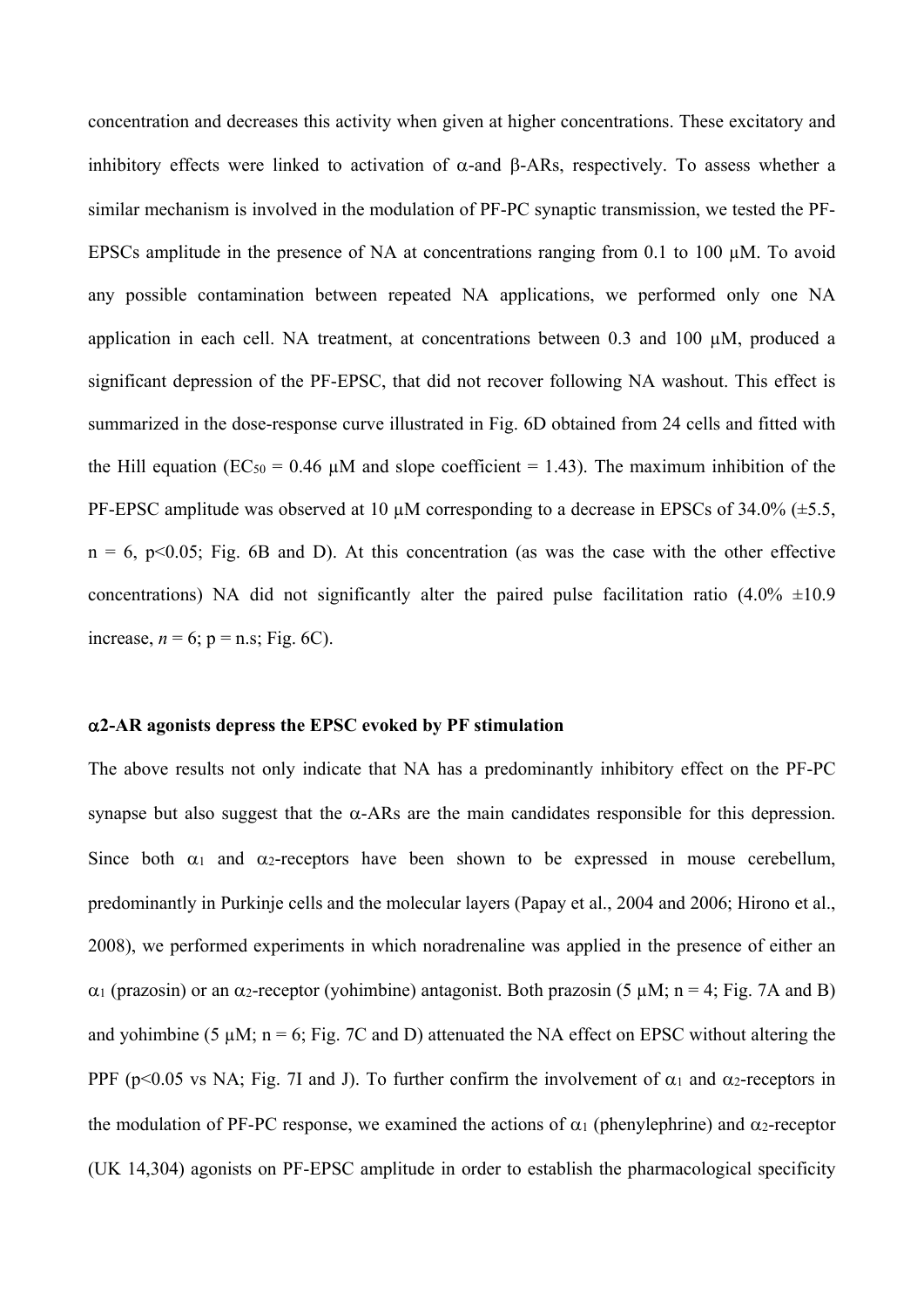of NA's effect. As shown in Fig. 7E, F and I, application of phenylephrine (10 µM) mimicked the depressant effect of NA on PF-PC response  $(33.3\% \pm 6.8$  decrease, n = 6, p<0.01 vs control; p = n.s. vs NA). A similar reduction in synaptic response was observed in the presence of UK 14,304 (15  $\mu$ M) (40.2%  $\pm$ 6.5 decrease, *n* = 5; p<0.01 vs control; p = n.s. vs NA; Fig. 7G, H and I), suggesting that both  $\alpha_1$  and  $\alpha_2$ -receptors signaling depresses the PF-PC synaptic transmission. However the depression induced by UK was associated with a trend of the paired pulse facilitation to increase by by 23% ( $\pm$ 7, p = n.s vs control; Fig. 7J), indicating a potential presynaptic localization of the  $\alpha$ 2-AR subtypes.

## **DISCUSSION**

Our results demonstrate, for the first time, a significant role for both  $\alpha$  and  $\beta$ -ARs in the modulation of PF-PC synaptic transmission. The activation of these two classes of receptors leads to opposing physiological effects, a potentiation mediated by  $\beta_2$ -ARs and a depression mediated by  $\alpha_1$ - and  $\alpha_2$ -ARs. Our findings are consistent with previous studies in cultured cerebellar neurons showing a biphasic effect of NA on the response to glutamate - facilitatory by acting on  $\beta$ -ARs and inhibitory by acting on  $\alpha_2$ -ARs (Mori-Okamoto and Tatsuno, 1988; Mori-Okamoto et al., 1991). A similar bidirectional modulation has been also reported for evoked synaptic responses of hippocampal and cortical neurons that appeared to be facilitated by  $\beta_1$ -ARs and suppressed by  $\alpha$ -ARs (Mueller et al., 1981; Haggerty et al., 2013; Dodt et al., 1991; Kobayashi, 2007).

Here, we show that the activation of  $\alpha$ -ARs, particularly the  $\alpha_2$ -subtypes, produces an inhibitory influence on excitatory synaptic transmission, through a postsynaptic mechanism. The pharmacology of the postsynaptic decrease of glutamatergic response detected with electrophysiological method is consistent with the immunochemical localization of both  $\alpha_1$  and  $\alpha_2$ -ARs at the Purkinje cell dendrites (Papay et al., 2004 and 2006; Hirono et al., 2008). Since glutamate AMPA receptors are also concentrated at the dendritic membrane, it is likely that  $\alpha$ -ARs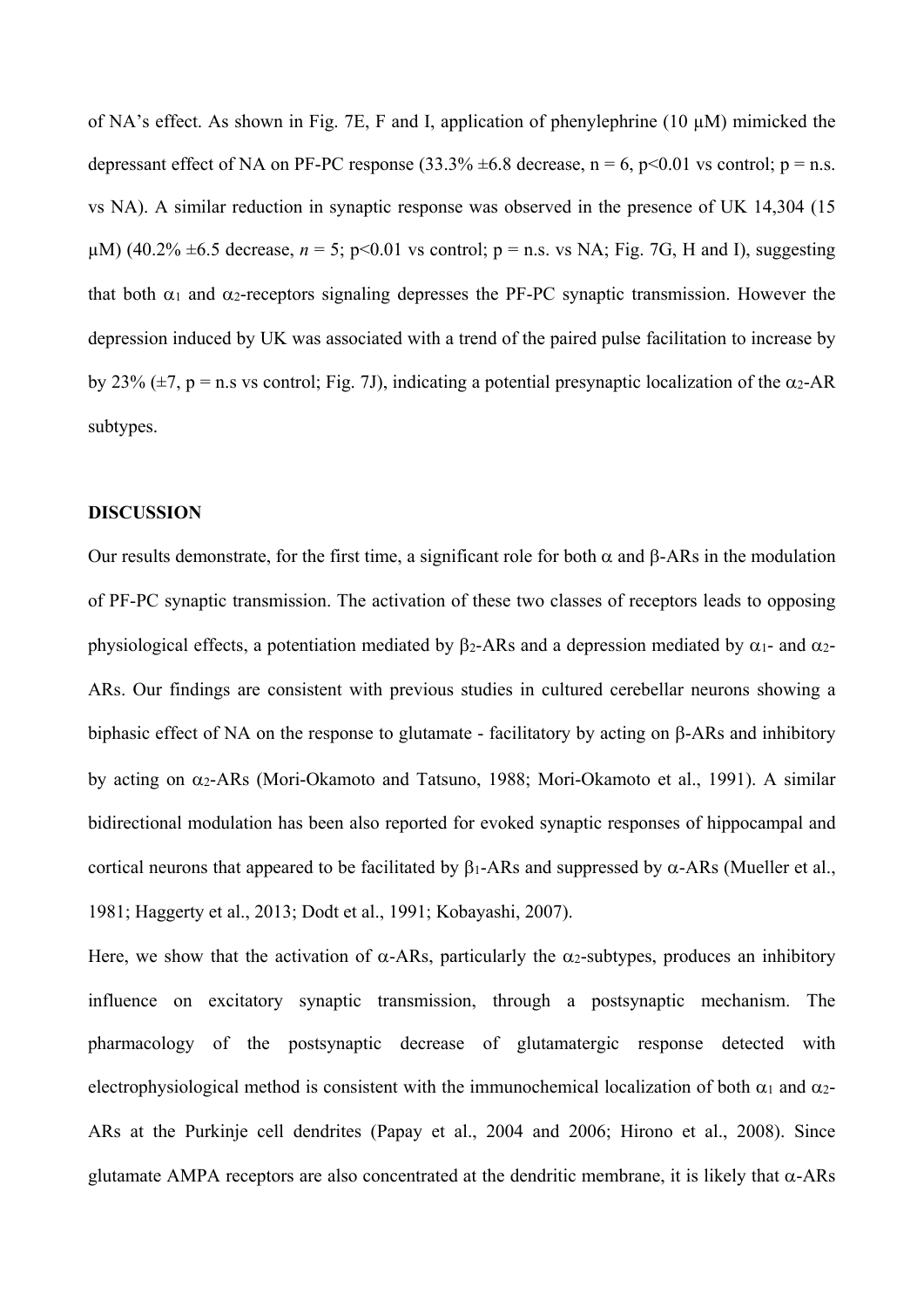may affect synaptic transmission by modifying these receptors (Baude et al., 1994; Nusser et al., 1994). Interaction between  $\alpha$ -ARs and postsynaptic AMPA receptors has already been reported in pyramidal cells of the rat prefrontal cortex, where stimulation of  $\alpha_2$ -ARs produces an inhibitory influence on excitatory synaptic transmission by the Gi signaling pathway (Ji et al., 2008). It is known that  $\alpha_2$ -ARs are coupled to the G<sub>i</sub> protein, which negatively regulates the activity of adenylyl cyclase (AC). Therefore, stimulation of  $\alpha_2$ -ARs suppresses the production of cAMP and leads to a decrease in protein kinase (PKA) activity. A decrease in PKA activity has been shown to directly reduce the phosphorylation of AMPA receptors, which may lead to the reduction in synaptic responsiveness observed following  $\alpha$ 2-AR stimulation (Yi et al., 2013). However we cannot exclude an additional presynaptic involvement of  $\alpha_2$ -ARs since there was a tendency for PPF to increase of about 20% during the application of UK, a selective  $\alpha_2$ -AR agonist.

In contrast to the consistent depression of PF-PC synaptic transmission seen following activation of  $\alpha$ -ARs, stimulation of  $\beta$ -ARs with ISO evoked a significant increase of synaptic response that was fully reversible on washout of ISO and blocked by the specific  $\beta$ 2-AR antagonist ICI-118,551 but not by the 1-AR antagonist atenolol. Based on our immunohistochemical and electrophysiological data, we assume that the ISO potentiation of the PF-EPSC was mainly mediated via postsynaptic 2-ARs. This finding supports previous studies in Purkinje cells showing the enhancing effects of ISO on firing rate and postsynaptic response to glutamate (Mori-Okamoto and Tatsuno, 1988; Mori-Okamoto et al., 1991). The positive effect of  $\beta$ -AR agonists is linked with the activation cAMP and protein kinase-dependent pathway via activation of Gs. Recent reports have shown that -ARs are also linked to the regulation of the AMPA-type glutamate receptor subunit GluA1 via stargazing and PSD-95 (Joiner et al., 2010). According to this model, once activated, PKA can phosphorylate GluA1 on S845, leading to postsynaptic accumulation of GluA1 and increased surface expression of GluA1 that results in an increased synaptic transmission (Esteban et al. 2003; Oh et al. 2006; Man et al., 2007).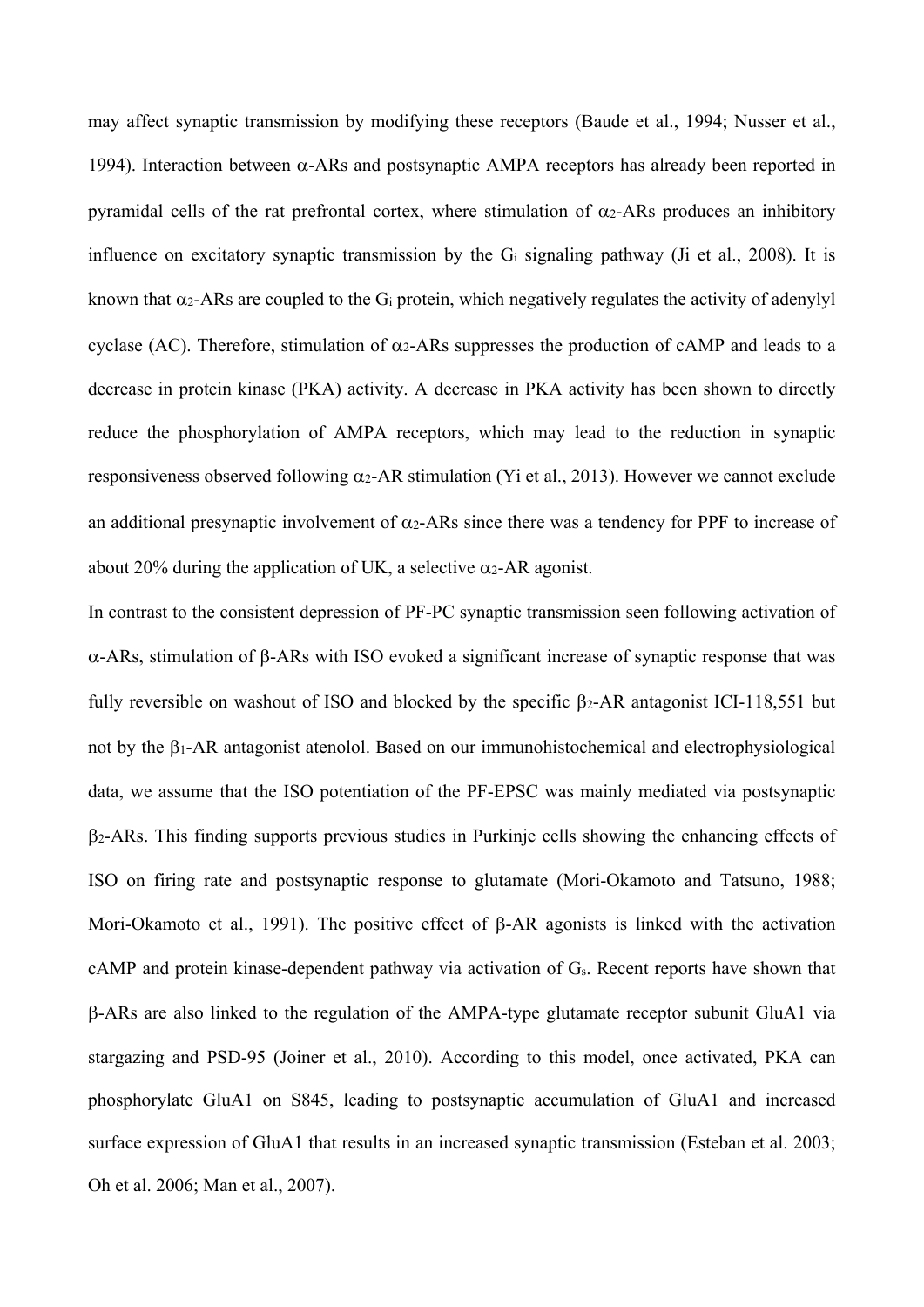Although our results indicate that both  $\alpha$ - and  $\beta$ -ARs play a role in the noradrenergic modulation of AMPA-mediated neurotransmission, the effect of  $\alpha$ -ARs prevails over  $\beta$ -ARs whenever NA was applied even at different concentrations. Consistent with the role of NA in the regulation of inhibitory drive, it has been found previously that NA increases the spontaneous activity of interneurons but also the release of GABA from presynaptic terminals leading to an enhancement in PC inhibition (Llano and Gerschenfeld, 1993; Mitoma and Konishi, 1999; Saitow et al., 2000). Thus, the main action of NA is to depress the activity of PC via inhibition of excitatory inputs from PF and CF and facilitation of inhibitory inputs from interneurons. In this context, the concomitant presence of the  $\beta$ -AR-mediated potentiation of the PF-PC synapse might dramatically enhance the effect and the plasticity of active PF excitatory inputs on PCs and consequently increase their signal-to-noise ratio. This type of neuronal processing may enable the noradrenergic neurons to selectively modify in a temporal coincidence detection manner only those synapses that are active when attentional- and/or arousing stimuli encoded by the locus coeruleus arrive (Schultz and Dickinson, 2000).

In addition, we demonstrate for the fist time that activation of β-ARs facilitates the induction of postsynaptic LTP of the PF-PC synapse elicited by a subthreshold stimulation protocol, as opposed to the short-term potentiation we observed following application of ISO alone. Our results are consistent with previous studies showing that noradrenaline plays a permissive in LTP induction, via β-receptor activation, in all hippocampal subfields (Huang and Kandel, 1996, Thomas et al., 1996, Lin et al., 2003, Gelinas and Nguyen, 2005; Qian et al., 2012). Signaling by the β-ARs might support LTP at least in part because it induces accumulation of AMPA receptors at perisynaptic site. These receptors can be then recruited to postsynaptic sites upon additional stimulation (Oh et al., 2006). Signaling by the β-ARs might also affect LTP by other signaling pathways. For instance, it could stimulate phosphorylation of different NMDA receptor subunits by PKA, which enhances calcium permeability and thereby postsynaptic calcium influx during LTP induction (Leonard and Hell, 1997; Skeberdis et al. 2006). Finally, β-ARs can also act via the ERK/MAPK signaling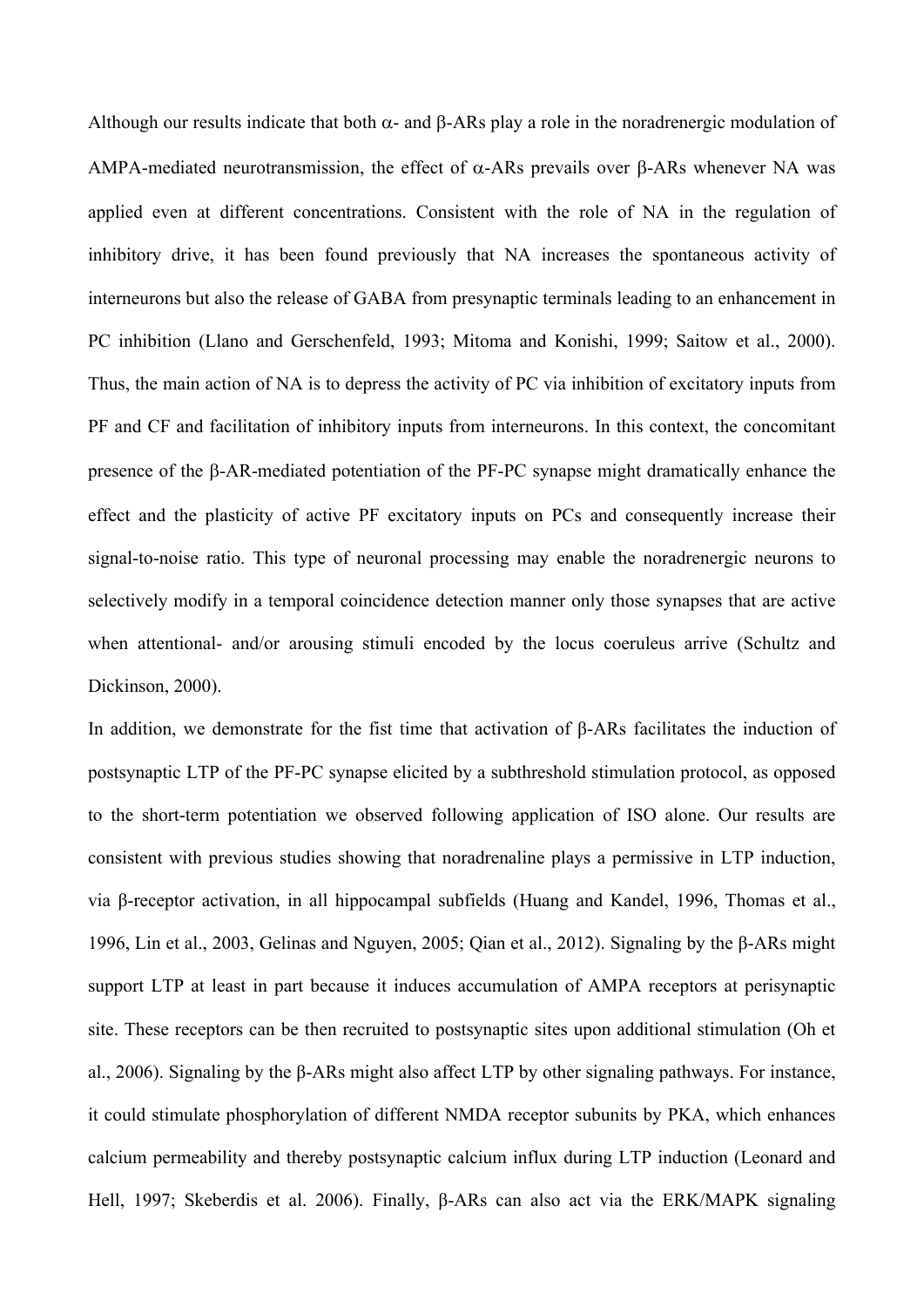pathway, which is important for LTP induced by a single 1-s/100-Hz tetanus (Gelinas and Nguyen 2005; Gelinas et al. 2007).

It is currently hypothesized that synaptic plasticity, specifically long-term potentiation (LTP), in the neural circuits underlying behavior could provide a cellular substrate of memory storage (Bliss and Collingridge, 1993; Eichenbaum, 1996; Kandel, 2001). Consistent with this proposal, it has been demonstrated that memory of fear could be acquired and, perhaps, retained through the mechanisms of cerebellar LTP in the PF-PC synapse (Sacchetti et al., 2004). This fear conditioning-induced potentiation is postsynaptically expressed and displays some properties of LTP elicited *in vitro* by repetitive stimulation of parallel fibers (Zhu et al., 2007). Since emotionally arousing experiences are associated with activation of noradrenergic projections to different regions of the brain, such as cerebellum, we propose that activation of β-adrenoceptors by released noradrenaline may enhance the induction of LTP at the PF-PC synapse during learning, thus facilitating memory formation .

#### **Acknowledgments**

We wish to thank Angela Ferraro, Angelo Russo and Giovanni Esposito for valuable technical assistance, and Antonio Feliciello for providing the PKA inhibitor. This work was supported by Compagnia di San Paolo (to M.C.M.).

## **REFERENCES**

Abbott, L.C., Sotelo, C., (2000) Ultrastructural analysis of catecholaminergic innervation in weaver and normal mouse cerebellar cortices. J. Comp. Neurol. 426, 316-329.

Basile, A.S., Dunwiddie, T.V., (1984) Norepinephrine elicits both excitatory and inhibitory responses from Purkinje cells in the in vitro rat cerebellar slice. Brain Res. 296, 15-25.

Baude, A., Molnar, E., Latawiec, D., McIlhinney, R.A., Somogyi, P., (1994). Synaptic and nonsynaptic localization of the GluR1 subunit of the AMPA-type excitatory amino acid receptor in the rat cerebellum. J. Neurosci., 14, 2830-2843.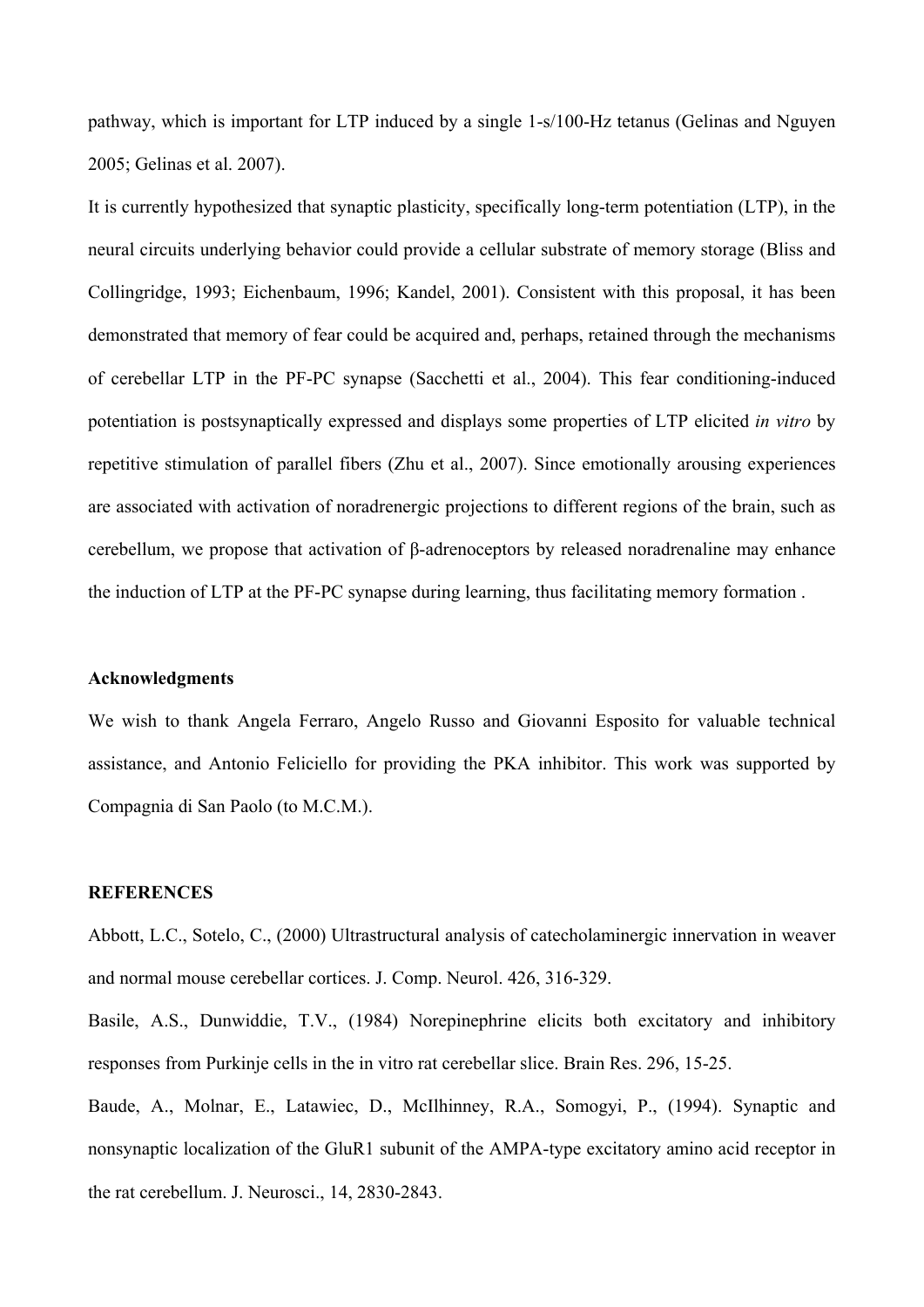Bear, M.F., Singer, W., (1986) Modulation of visual cortical plasticity by acetylcholine and noradrenaline. Nature 320, 172-176.

Bickford, P., (1993). Motor learning deficits in aged rats are correlated with loss of cerebellar noradrenergic function. Brain Res. 620, 133-138.

Bickford, P., Heron, C., Young, D.A., Gerhardt, G.A., De La Garza R., (1992). Impaired acquisition of novel locomotor tasks in aged and norepinephrinedepleted F344 rats. Neurobiol. Aging 13, 475- 481.

Bliss, T.V., Collingridge, G.L., 1993. A synaptic model of memory: long-term potentiation in the hippocampus. Nature 361, 31-39.

Bloom, F.E., Hoffer, B.J., Siggins, G.R., (1971) Studies on norepinephrine-containing afferents to Purkinje cells of art cerebellum. I. Localization of the fibers and their synapses. Brain Res. 25, 501 521.

Carey, M.R., Regehr, W.G., (2009) Noradrenergic control of associative synaptic plasticity by selective modulation of instructive signals. Neuron 62, 112-122. doi: 10.1016/j.neuron.2009.02.022. Cartford, M.C., Gould, T., Bickford, P.C., (2004) A central role for norepinephrine in the modulation of cerebellar learning tasks. Behav. Cogn. Neurosci. Rev. 3, 131–138.

Cartford, M.C., Allgeier, C.A., Bickford, P.C., (2002). The effects of beta-noradrenergic receptor blockade on acquisition of eyeblink conditioning in 3-month-old F344 rats. Neurobiol.Learn.Mem. 78, 246-257.

Dodt, H.U., Pawelzik, H., Zieglgänsberger, W., (1991) Actions of noradrenaline on neocortical neurons in vitro. Brain Res. 545, 307–311.

Eichenbaum, H., 1996. Learning from LTP: a comment on recent attempts to identify cellular and molecular mechanisms of memory. Learn Mem. 3, 61-73.

Esteban, J.A., Shi, S.H, Wilson, C., Nuriya, M., Huganir, R.L., Malinow, R., (2003) PKA phosphorylation of AMPA receptor subunits controls synaptic trafficking underlying plasticity. Nat. Neurosci. 6, 136-143.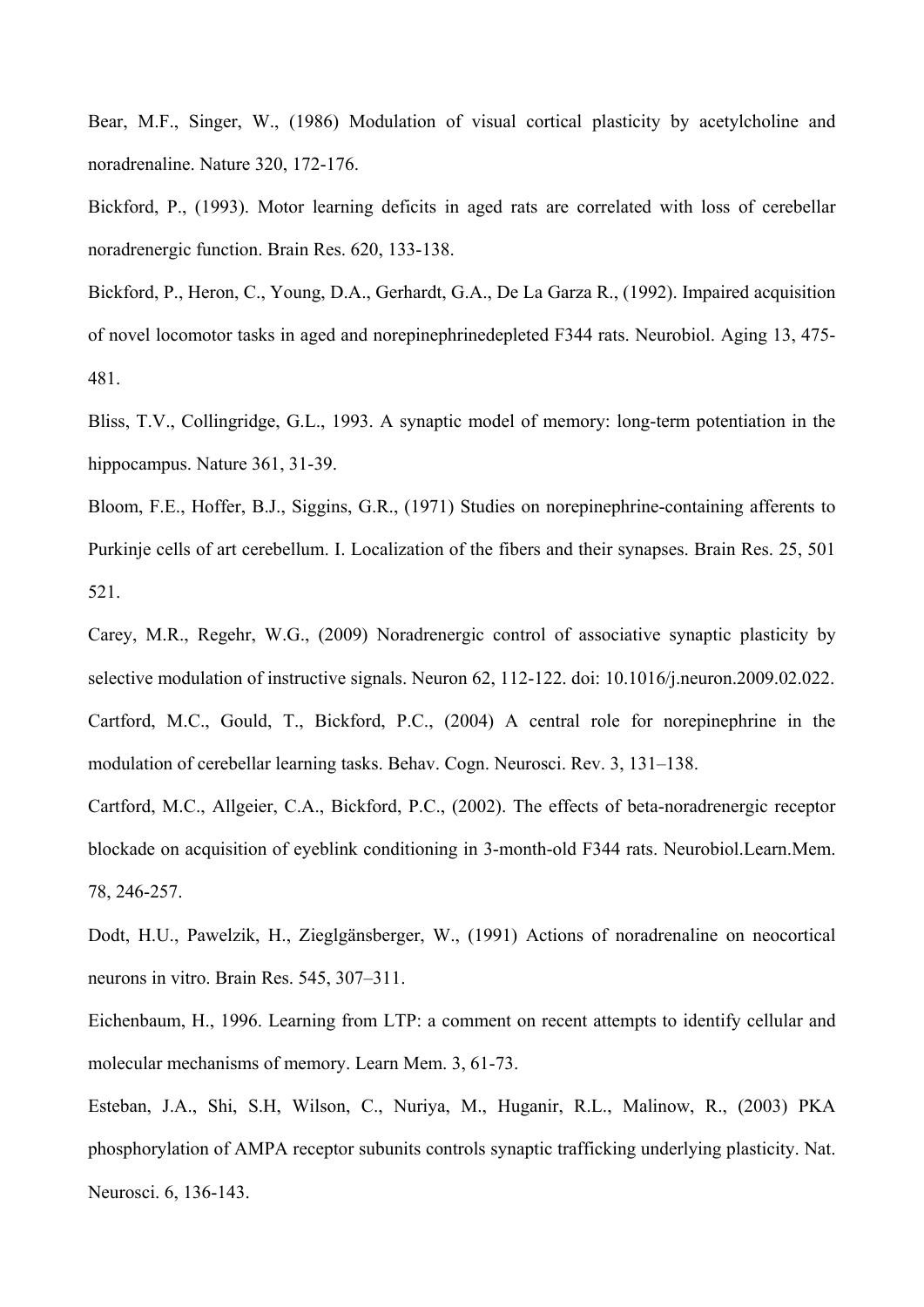Gelinas, J.N., Nguyen, P.V., (2005) Beta-adrenergic receptor activation facilitates induction of a protein synthesis-dependent late phase of long-term potentiation. J. Neurosci. 25, 3294–3303.

Gelinas, J.N., Banko, J.L., Hou, L., Sonenberg, N., Weeber, E.J., Klann, E., Nguyen, P.V., (2007) ERK and mTOR signaling couple beta-adrenergic receptors to translation initiation machinery to gate induction of protein synthesis-dependent long-term potentiation. J. Biol. Chem. 282, 27527– 27535.

Gould, T. J., (1998). Beta-adrenergic involvement in acquisition vs. extinction of a classically conditioned eye blink response in rabbits. Brain Res. 780, 174-177.

Haggerty, D.C., Glykos, V., Adams, N.E., Lebeau F.E., (2013) Bidirectional modulation of hippocampal gamma (20–80 Hz) frequency activity in vitro via alpha(α)- and beta(β)-adrenergic receptors (AR). Neuroscience 253, 142–154; doi: 10.1016/j.neuroscience.2013.08.028.

Hirono, M., Matsunaga, W., Chimura, T., Obata, K., (2008) Developmental enhancement of alpha2 adrenoceptor-mediated suppression of inhibitory synaptic transmission onto mouse cerebellar Purkinje cells. Neuroscience 156, 143-154; doi: 10.1016/j.neuroscience.2008.07.018.

Hoffer, B.J., Siggins, G.R., Bloom, F.E., (1971) Studies on norepinephrine-containing afferents to Purkinje cells of rat cerebellum. II. Sensitivity of Purkinje cells to norepinephrine and related substances administered by microiontophoresis. Brain Res. 25, 523–534.

Holloway-Erickson, C.M., McReynolds, J.R., McIntyre, C.K., (2012) Memory-enhancing intrabasolateral amygdala infusions of clenbuterol increase Arc and CaMKIIα protein expression in the rostral anterior cingulate cortex. Front. Behav. Neurosci. 6, 17; doi: 10.3389/fnbeh.2012.00017.

Huang, Y.Y., Kandel, E.R., (1996) Modulation of both the early and the late phase of mossy fiber LTP by the activation of beta-adrenergic receptors. Neuron 16, 611-617.

Izumi, Y., Zorumski, C.F., (1999) Norepinephrine promotes long-term potentiation in the adult rat hippocampus in vitro. Synapse 31, 196-202.

Ji, X.H., Ji, J.Z., Zhang, H., Li, B.M., (2008) Stimulation of alpha2-adrenoceptors suppresses excitatory synaptic transmission in the medial prefrontal cortex of rat. Neuropsychopharmacology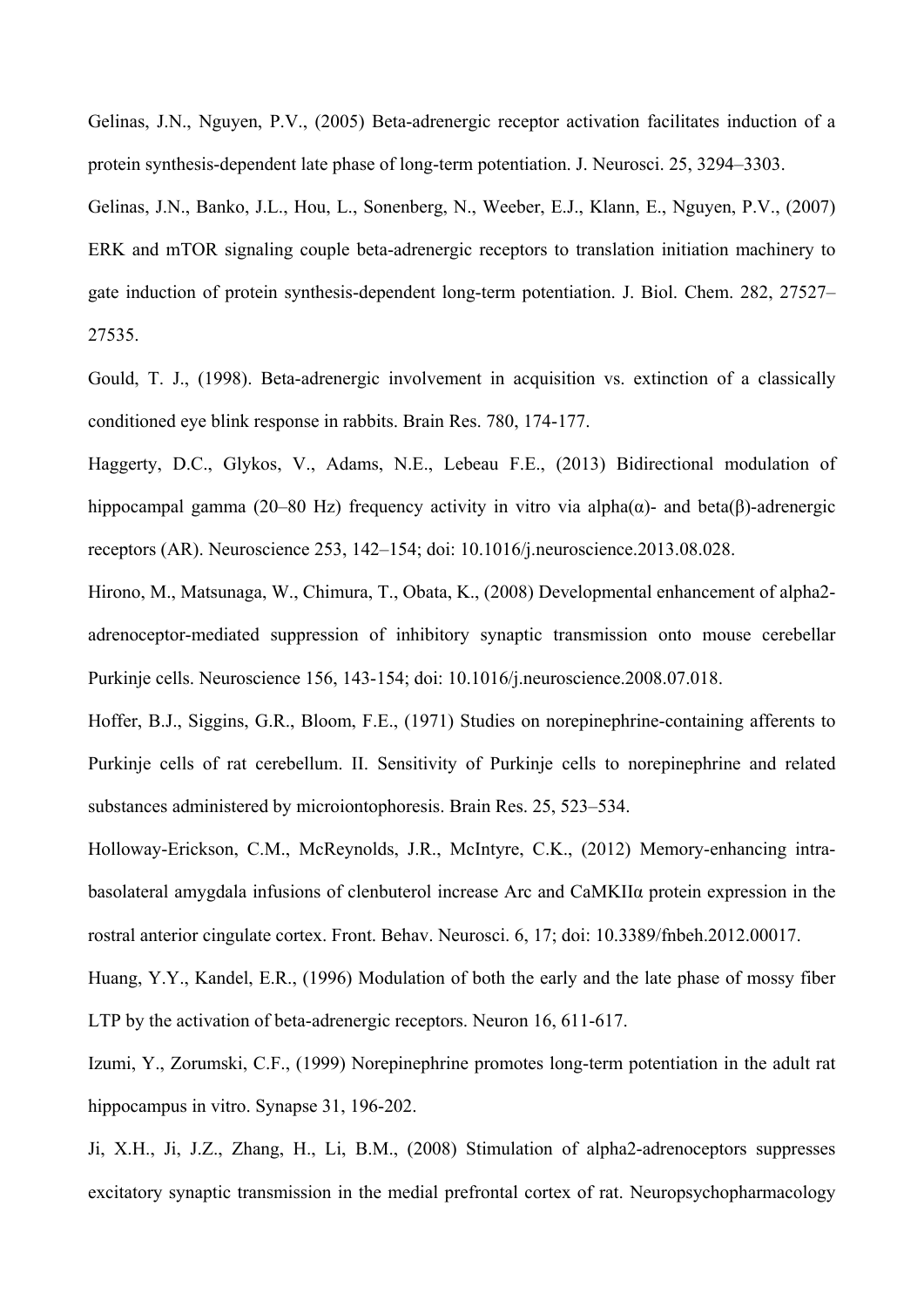33, 2263-2271.

Joiner, M.L., Lisé, M.F., Yuen, E.Y., Kam, A.Y., Zhang, M., Hall, D.D., Malik, Z.A., Qian, H., Chen, Y., Ulrich, J.D., Burette, A.C., Weinberg, R.J., Law, P.Y., El-Husseini, A., Yan, Z., Hell, J.W., (2010) Assembly of a beta2- adrenergic receptor--GluR1 signaling complex for localized cAMP signalling. EMBO J. 29, 482-495; doi: 10.1038/emboj.2009.344.

Keller, E.L., Smith, M.J., (1983) Suppressed visual adaptation of the vestibuloocular reflex in catecholamine-depleted cats. Brain Res. 258, 323–327.

Kobayashi, M., (2007) Differential regulation of synaptic transmission by adrenergic agonists via protein kinase A and protein kinase C in layer V pyramidal neurons of rat cerebral cortex. Neuroscience 146, 1772–1784.

Kondo, S., Marty, A. (1988) Differential effects of noradrenaline on evoked, spontaneous and miniature IPSCs in rat cerebellar stellate cells. J. Physiol. 509, 233–243.

Konnerth, A., Llano, I., Armstrong, C.M., (1990) Synaptic currents in cerebellar Purkinje cells. Proc. Natl. Acad. Sci. U.S.A. 87, 2662-2665.

Leonard, A.S., Hell, J.W., (1997) Cyclic AMP-dependent protein kinase and protein kinase C phosphorylate N-methyl-D-aspartate receptors at different sites. J.Biol. Chem. 272, 12107–12115.

Lev-Ram, V., Wong, S.T., Storm, D.R., Tsien, R.Y., (2002) A new form of cerebellar long-term potentiation is postsynaptic and depends on nitric oxide but not cAMP. Proc. Natl. Acad. Sci. U.S.A. 99, 8389–8393.

Lin, A.M., Freund, R.K., Palmer, M.R., (1991) Ethanol potentiation of GABA-induced electrophysiological responses in cerebellum: requirement for catecholamine modulation. Neurosci. Lett. 122, 154-158.

Lin, Y.W., Min, M.Y., Chiu, T.H., Yang, H.W., (2003) Enhancement of associative long-term potentiation by activation of beta-adrenergic receptors at CA1 synapses in rat hippocampal slices. J. Neurosci. 23, 4173–4181.

Llano, I., Gerschenfeld, H.M., (1993) Beta-adrenergic enhancement of inhibitory synaptic activity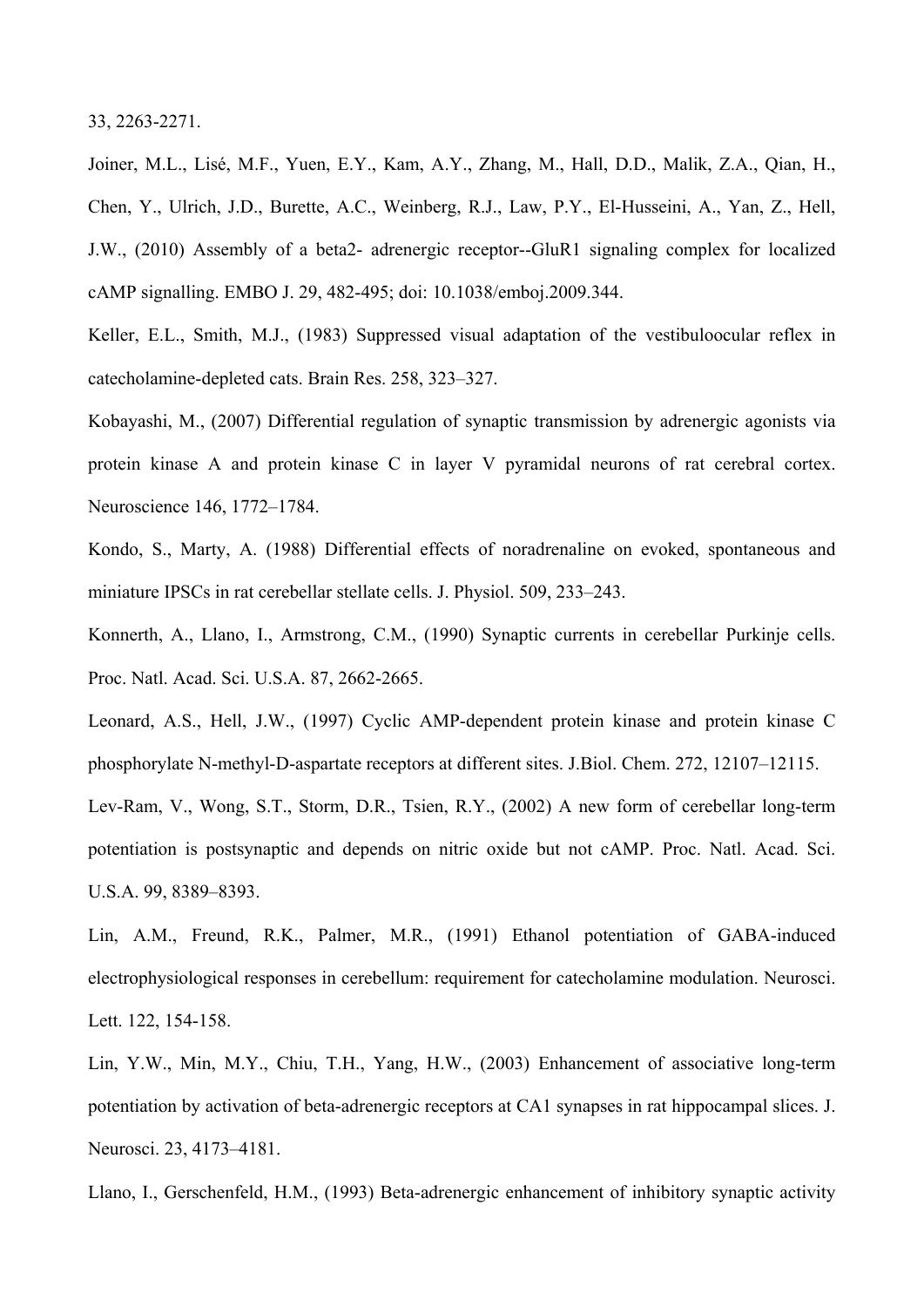in rat cerebellar stellate and Purkinje cells. J. Physiol. 468, 201-224.

Man, H.Y., Sekine-Aizawa, Y., Huganir, R.L., (2007) Regulation of {alpha} -amino-3-hydroxy-5 methyl-4-isoxazolepropionic acid receptor trafficking through PKA phosphorylation of the Glu receptor 1 subunit. Proc. Natl. Acad. Sci. U.S.A. 104, 3579–3584.

Manabe, T., Wyllie, D.J., Perkel, D.J., Nicoll, R.A., (1993) Modulation of synaptic transmission and long-term potentiation: effects on paired pulse facilitation and EPSC variance in the CA1 region of the hippocampus. J. Neurophysiol. 70, 1451-1459.

Mitoma, H., Konishi, S., (1999) Monoaminergic long-term facilitation of GABA-mediated inhibitory transmission at cerebellar synapses. Neuroscience 88, 871-883

Moises, H.C., Woodward, D.J., (1980) Potentiation of GABA inhibitory action in cerebellum by locus coeruleus stimulation. Brain Res. 182, 327-344.

Mori-Okamoto, J., Namii, Y., Tatsuno, J., (1991) Subtypes of adrenergic receptors and intracellular mechanisms involved in modulatory effects of noradrenaline on glutamate. Brain Res. 539, 67-75.

Mori-Okamoto, J., Tatsuno, J., (1988) Effects of noradrenaline on the responsiveness of cultured cerebellar neurons to excitatory amino acids. Brain Res. 448, 259-271.

Mueller, A.L., Hoffer, B.J., Dunwiddie, T.V., (1981) Noradrenergic responses in rat hippocampus: evidence for medication by alpha and beta receptors in the in vitro slice. Brain Res. 214, 113–126

Naka, F., Shiga, T., Yaguchi, M., Okado, N., (2002) An enriched environment increases noradrenaline concentration in the mouse brain. Brain Res. 924, 124-126.

Nusser, Z., Mulvihill, E., Streit, P., Somogyi, P., (1994) Subsynaptic segregation of metabotropic and ionotropic glutamate receptors as revealed by immunogold localization. Neuroscience 61, 421– 427.

Oh, M.C., Derkach, V.A., Guire, E.S., Soderling, T.R., (2006) Extrasynaptic membrane trafficking regulated by GluR1 Serine 845 phosphorylation primes AMPA receptors for long-term potentiation. J. Biol. Chem. 281, 752–758.

Olson, L., Fuxe, K., (1971) On the projections from the locus coeruleus noradrealine neurons: the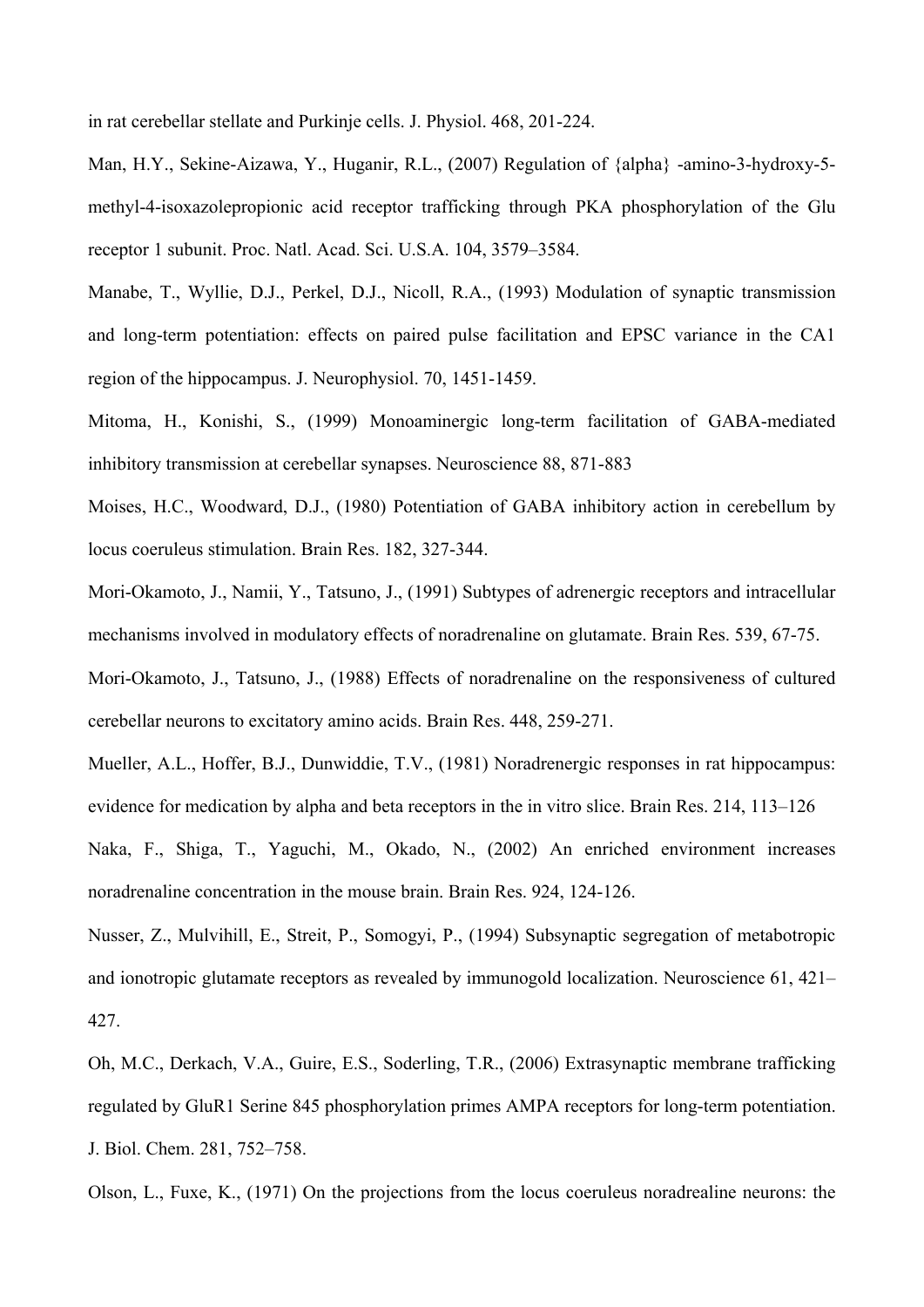cerebellar innervation. Brain Res. 28, 165–171.

Papay, R., Gaivin, R., Jha, A., McCune, D.F., McGrath, J.C., Rodrigo, M.C., Simpson, P.C., Doze, V.A., Perez, D.M., (2006) Localization of the mouse alpha1A-adrenergic receptor (AR) in the brain: alpha1AAR is expressed in neurons, GABAergic interneurons, and NG2 oligodendrocyte progenitors. J. Comp. Neurol. 497, 209–222.

Papay, R., Gaivin, R., McCune, D.F., Rorabaugh, B.R., Macklin, W.B., McGrath, J.C., Perez, D.M., (2004) Mousealpha1B-adrenergic receptor is expressed in neurons and NG2 oligodendrocytes. J. Comp. Neurol. 478, 1-10.

Perkel, D.J., Hestrin, S., Sah, P., Nicoll, R.A., (1990) Excitatory synaptic currents in Purkinje cells. Proc. Biol. Sci. 241, 116-121.

Pompeiano, O., (1998) Noradrenergic influences on the cerebellar cortex: effects on vestibular reflexes under basic and adaptive conditions. Otolaryngol. Head Neck Surg. 119, 93-105.

Qian, H., Matt, L., Zhang, M., Nguyen, M., Patriarchi, T., Koval, O.M., Anderson, M.E., He, K., Lee, H.K., Hell, J.W., (2012) β2-Adrenergic receptor supports prolonged theta tetanus-induced LTP. J. Neurophysiol. 107, 2703–2712; doi: 10.1152/jn.00374.2011.

Sacchetti, B., Scelfo, B., Tempia, F., Strata, P., 2004. Long-term synaptic changes induced in the cerebellar cortex by fear conditioning. Neuron 42, 973-982.

Saitow, F., Satake, S., Yamada, J., Konishi, S., (2000) beta-adrenergic receptor-mediated presynaptic facilitation of inhibitory GABAergic transmission at cerebellar interneuron-Purkinje cell synapses. J. Neurophysiol. 84, 2016-2025.

Schultz, W., Dickinson, A., (2000) Neuronal coding of prediction errors. Annu. Rev. Neurosci. 23, 473-500.

Schweighofer, N., Doya, K., Kuroda, S., (2004) Cerebellar aminergic neuromodulation: towards a functional understanding. Brain Res. Brain Res. Rev. 44, 103–116

Skalhegg, B.S., Tasken, K., (2000) Specificity in the cAMP/PKA signaling pathway. Differential expression, regulation, and subcellular localization of subunits of PKA. Front. Biosci. 5, D678-693.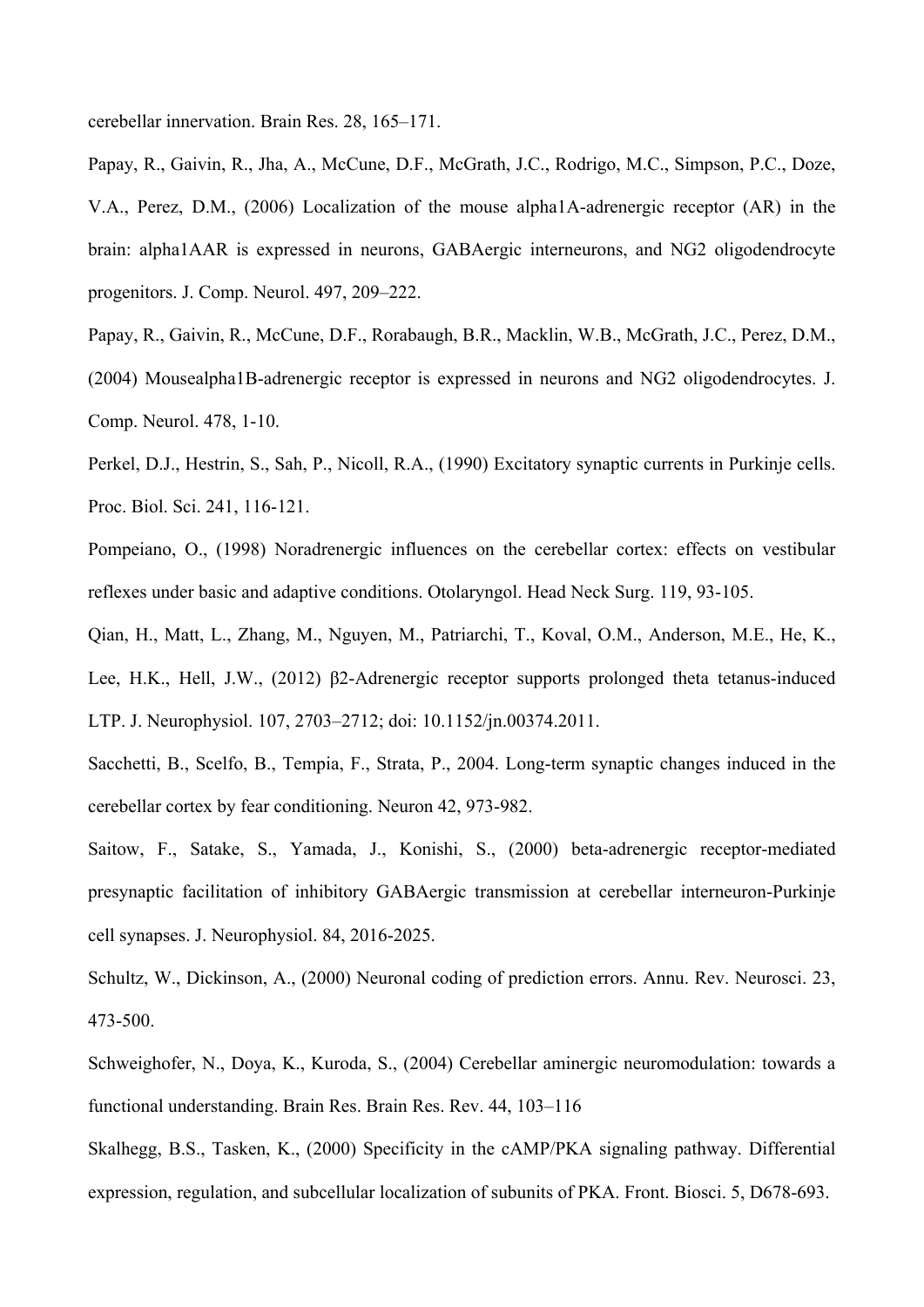Skeberdis, V.A., Chevaleyre, V., Lau, C.G., Goldberg, J.H., Pettit, D.L., Suadicani, S.O., Lin, Y., Bennett, M.V., Yuste, R., Castillo, P.E., Zukin, R.S., (2006) Protein kinase A regulates calcium permeability of NMDA receptors. Nat. Neurosci. 9, 501–510.

Straube, T., Frey, J.U., (2003) Involvement of beta-adrenergic receptors in protein synthesisdependent late long-term potentiation (LTP) in the dentate gyrus of freely moving rats: the critical role of the LTP induction strength. Neuroscience 119, 473-479.

Taylor, S.S., Ilouz, R., Zhang, P., Kornev, A.P., (2012) Assembly of allosteric macromolecular switches: lessons from PKA. Nat. Rev. Mol. Cell Biol. 13, 646-658. doi: 10.1038/nrm3432.

Tempia, F., Miniaci, M.C., Anchisi, D., Strata, P., (1998) Postsynaptic current mediated by metabotropic glutamate receptors in cerebellar Purkinje cells. J. Neurophysiol. 80, 520-528.

Thomas, M.J., Moody, T.D., Makhinson, M., O'Dell, T.J., (1996) Activity-dependent betaadrenergic modulation of low frequency stimulation induced LTP in the hippocampal CA1 region. Neuron 17, 475–482.

Wang, D.J., Su, L.D., Wang, Y.N., Yang, D., Sun, C.L., Zhou, L., Wang, X.X., Shen, Y., (2014) Long-term potentiation at cerebellar parallel fiber-Purkinje cell synapses requires presynaptic and postsynaptic signaling cascades. J. Neurosci. 34,2355-2364; doi: 10.1523/JNEUROSCI.4064- 13.2014.

Watson, M., McElligott, J.G., (1984) Cerebellar norepinephrine depletion and impaired acquisition of specific locomotor tasks in rats, Brain Res. 296, 129–138.

Yi, F., Liu, S.S., Luo, F., Zhang, X.H., Li, B.M., (2013) Signaling mechanism underlying α2A – adrenergic suppression of excitatory synaptic transmission in the medial prefrontal cortex of rats. Eur. J. Neurosci. 38, 2364-2373; doi: 10.1111/ejn.12257.

Zhou, H.C., Sun, Y.Y., Cai, W., He, X.T., Yi, F., Li, B.M., Zhang, X.H., (2013) Activation of β2 adrenoceptor enhances synaptic potentiation and behavioral memory via cAMP-PKA signaling in the medial prefrontal cortex of rats. Learn. Mem. 20, 274-284; doi: 10.1101/lm.030411.113.

Zhou, Y.D., Turner, T.J., Dunlap, K., (2003) Enhanced G protein-dependent modulation of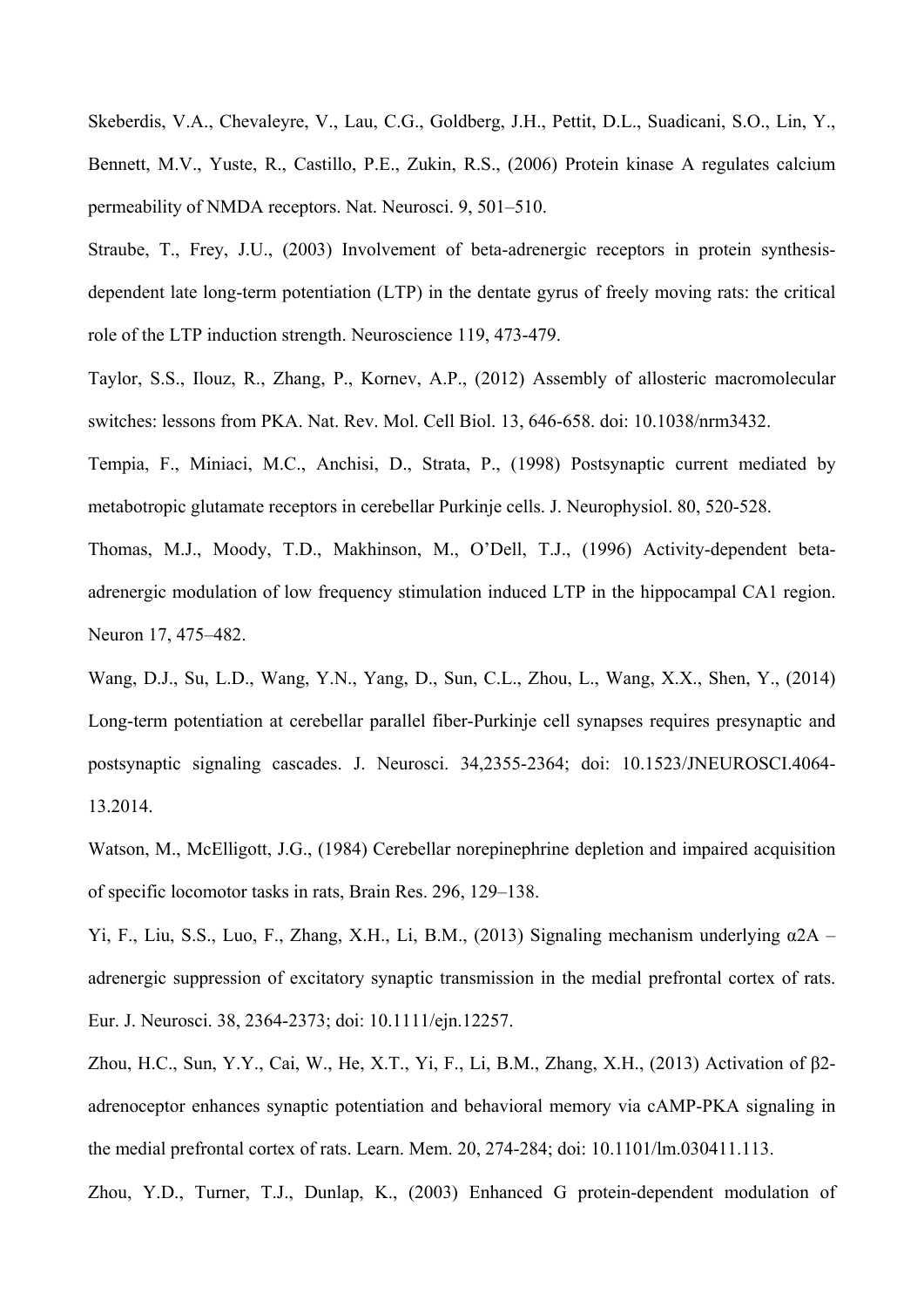excitatory synaptic transmission in the cerebellum of the Ca2+ channel-mutant mouse, tottering. J. Physiol. 547, 497-507.

Zhu L, Scelfo B, Hartell NA, Strata P, Sacchetti B., 2007. The effects of fear conditioning on cerebellar LTP and LTD. Eur. J. Neurosci. 26, 219-227.

## **FIGURE LEGENDS**

Fig. 1. The  $\beta$ -AR agonist isoproterenol potentiates synaptic transmission between PFs and PCs (A) Time course of PF-EPSCs evoked in a PC by paired pulse stimulation. Circles: EPSC1; squares: EPSC2. Isoproterenol (ISO) was bath applied at 1  $\mu$ M during the time indicated by the bar. (B) Representative superimposed traces of PF-EPSCs recorded before (control) and during the application of ISO, as indicated. Data are from the same PC shown in panel A. (C) Scatter plot showing the effect of isoproterenol on EPSC1, EPSC2 and paired pulse facilitation (PPF). Horizontal lines represent the mean percentage of change (±SEM from 12 experiments) at 5 min of isoproterenol application relative to the control (before isoproterenol application). Data points are represented as open circles. Asterisks indicate statistical difference from the control ( $p< 0.05$ ). (D) Comparison of EPSC1 amplitude before and at 5 min of isoproterenol application. Data are from individual Purkinje cells.

**Fig. 2.** Isoproterenol increases EPSC amplitude at the PF-PC synapse through activation of 2 adrenergic receptors. (A) Effect on PF-EPSC of isoproterenol (ISO, 1 µM) in the presence of the  $\beta$ 1-AR antagonist atenolol (ATE, 1  $\mu$ M). (B) PF-EPSCs from a representative experiment in control condition and in the presence of atenolol and ISO. (C) Effects of ISO on PF-EPSCs in the presence of the  $\beta$ 2-AR antagonist ICI-118,551 (ICI, 1  $\mu$ M) (D) Superimposed EPSCs recorded from the same Purkinje cell as in panel C, in control condition and in the presence of ISO and ICI. (E) Effect of clenbuterol (CLEN, 10 µM) on PF-EPSC. (F) EPSCs recorded from a Purkinje cell before and during application of clenbuterol. (G) Scatter plot showing the mean (±SEM) percentage of change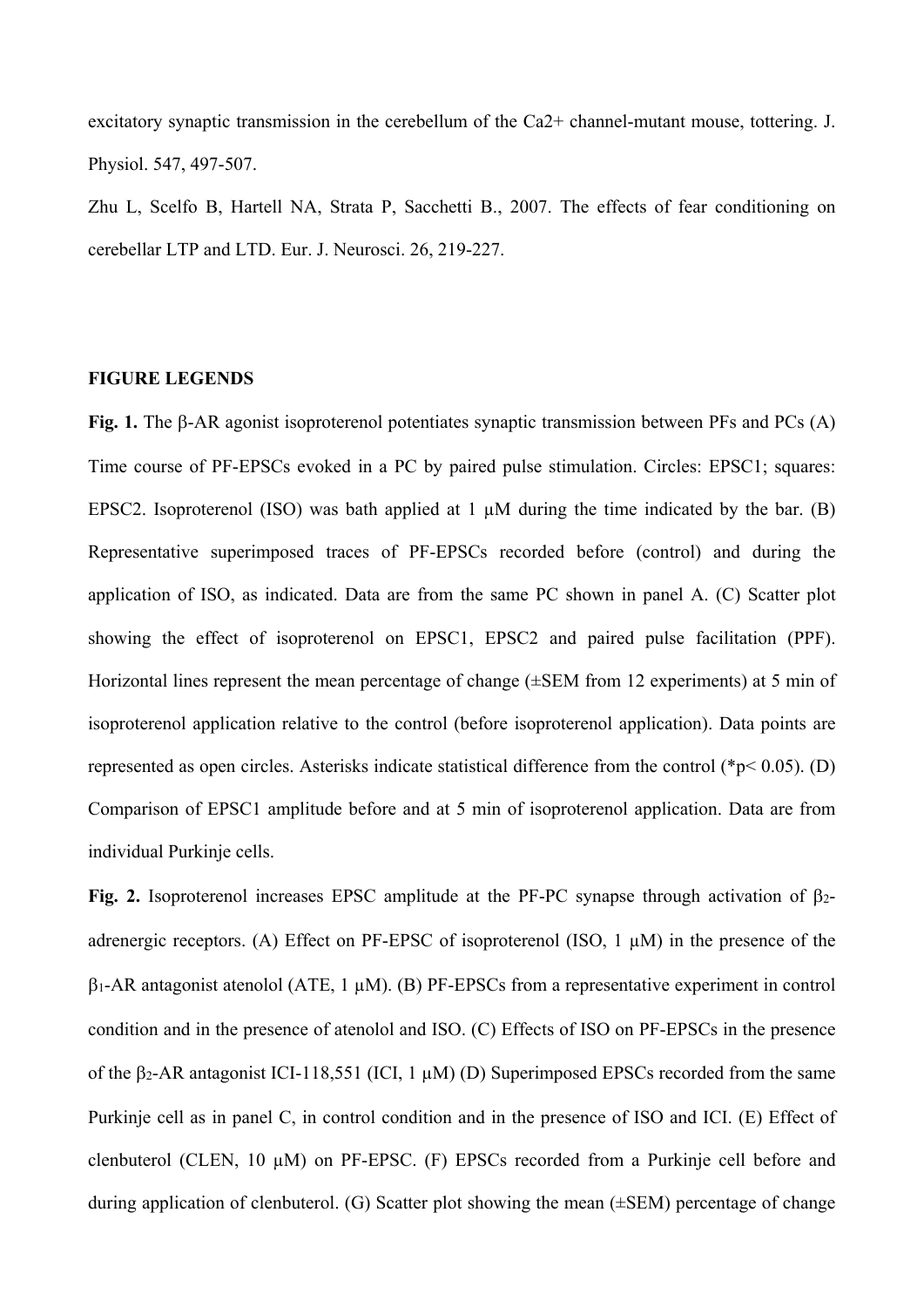of PF-EPSC1 amplitude relative to control measured at 5 min application of ISO,  $\beta$ -AR agonists and antagonists (\* p< 0.05 and \*\* p< 0.001 vs control). The # symbol indicates p<0.05 of ICI+ISO vs. ISO alone. (H) Scatter plot showing the mean (horizontal lines) percentage of change ±SEM of paired pulse facilitation (PPF) in the presence of  $\beta$ -AR agonists and antagonists relative to control.

**Fig. 3.** Expression of β2-ARs in the mouse cerebellar cortex. (A) Immunofluorescent detection showing expression of  $\beta_2$ -ARs in PC soma (arrow) and in the molecular (ML) and granular (GL) layers. (B) Identification of PCs using anti-calbindin antibody. (C) Merged image of β2-ARs and calbindin. Note the co-localization in PC dendrites in the molecular layer. Scale bar =  $75$  µm.

**Fig. 4.** Effect of the protein kinase inhibitor H89 on the isoproterenol-induced facilitation of PF-EPSCs. (A) Time course of EPSC amplitudes before and after application of ISO  $(1 \mu M)$  and H89 (5 µM). (B) Superimposed EPSCs obtained from a PC during the control period and after application of ISO and H89. (C) Time course of PF-EPSCs before, during and after a 10-min application of ISO, with the PKA inhibitor  $PKI_{6-22}$  (40  $\mu$ M) in the patch-pipette. (D) Superimposed EPSCs from a PC loaded with  $PKI_{6-22}$  before and during treatment with ISO. (E) Scatter plot of PF-EPSCs during application of ISO either with the PKA inhibitor H89 into the bath ( $n = 5$ ) or with  $PKI_{6-22}$  in the patch-pipette (n = 7). Horizontal lines represent the mean percentage of change (±SEM) relative to control.

Fig. 5. β-adrenoceptor activation promotes long-lasting potentiation of PF-EPSC when paired with a weak low frequency stimulation of parallel fibers. (A) Time course of EPSC amplitude evoked in one PC before and after a train stimulus of 1 Hz for 2.5 min. (B) Example of PF-EPSCs from one PC stimulated for 2.5 min at 1 Hz overlapping bath perfusion of ISO  $(1 \mu M)$ . (C) Representative recordings before (control) and after (t 40 min) treatment with  $ISO + 1 Hz$  stimulation. (D) Scatter plot showing the average (horizontal lines;  $\pm$ SEM) values of EPSC and PPF ratio from 5 cells treated with ISO + 1 Hz stimulation, expressed as percentage relative to control (\*\*  $p < 0.001$  vs control).

**Fig. 6.** Noradrenaline has an inhibitory effect on the PF-PC synapse. (A) Time course of the EPSCs